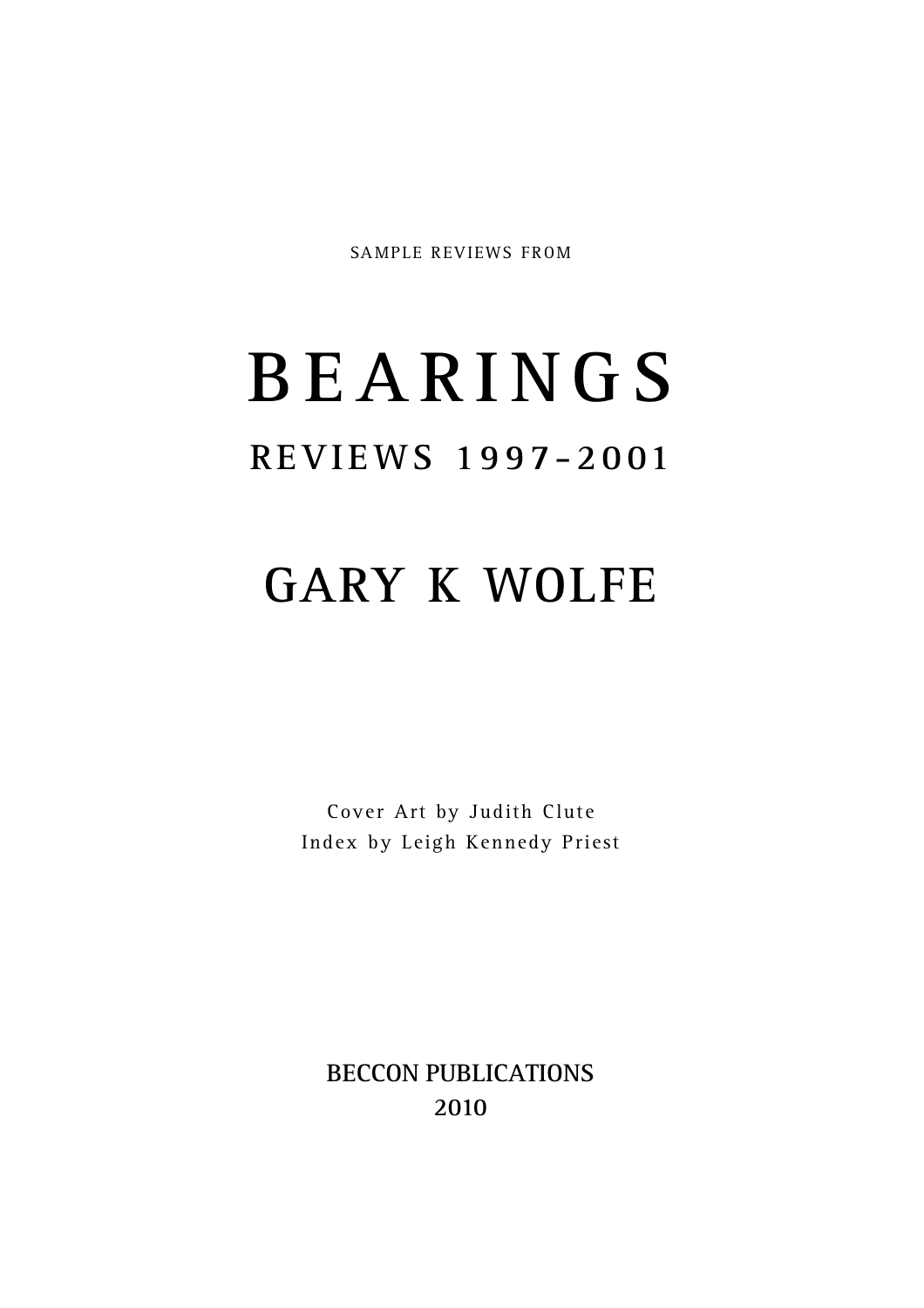#### **~~ September 1997, Locus #440 ~~**

**\_\_\_\_\_\_\_\_\_\_\_\_\_\_\_\_\_\_\_\_\_\_\_\_\_\_\_\_\_\_\_\_**

*Antarctica* ~~ Kim Stanley Robinson *The Rise of Endymion*  $\sim$  Dan Simmons *Saint Leibowitz and the Wild Horse Woman* ~~ Walter M. Miller, Jr. *My Soul to Keep* ~~ Tananarive Due *Saul's Death and Other Poems*  $\sim$  Joe Haldeman

Kim Stanley Robinson likes ice. In an apparent effort to come up with the coldest-sounding title in science fiction, he called one of his earliest stories "On the North Pole of Pluto" then later incorporated this into a novel called *Icehenge*; he produced a whole series of stories set in the chilly mountains of Nepal in *Escape from Kathmandu*; he introduced several of the main characters of his superb Mars trilogy in a training camp in Antarctica – and drew on elements of the Antarctic landscape in portraying the unterraformed Mars; he even spent five weeks touring Antarctica as part of the NSF Writers' and Artists' Program (a government arts program that even Newt Gingrich could love: sending them all to the South Pole). Are we surprised, then, that Robinson's first major work of fiction after the Mars trilogy is called *Antarctica*? Or that it returns to what have become the trademark Robinsonian themes of survival, ecology, and policy debate? Or that it again takes a hostile and barren environment and finds in it an unlikely template for utopianism? Or that it is easily one of the best SF novels of the year, even though it's more accessorized by SF than governed by it? (The latter point shouldn't discourage SF readers, since as Robinson pointed out in a *Locus* interview, Antarctica is such a science fictional environment to begin with that it hardly needs embellishment.) Were *Antarctica* packaged and marketed as a mainstream bestseller (which it should be), it would quickly be hailed as a significant addition to the not-inconsiderable body of Antarctic literature, and the best work of fiction yet about the frozen continent (which it is). Viewed only as SF, it may reach only a fraction of the audience it deserves.

Set in a near future in which global warming has triggered worldwide "Extreme Weather Events" (presumably of the sort that John Barnes and Bruce Sterling have already written about, but which aren't foregrounded here), in which an international Antarctic treaty has recently been allowed to expire, and in which various governments and corporations have begun preliminary work on exploiting the continent's oil and gas reserves, *Antarctica* begins as a kind of spooky mystery: a field assistant accompanying an automated overland supply train finds himself trapped inside the cab while one of the train's vehicles is stolen, in the middle of nowhere. Later, long-lost items from earlier research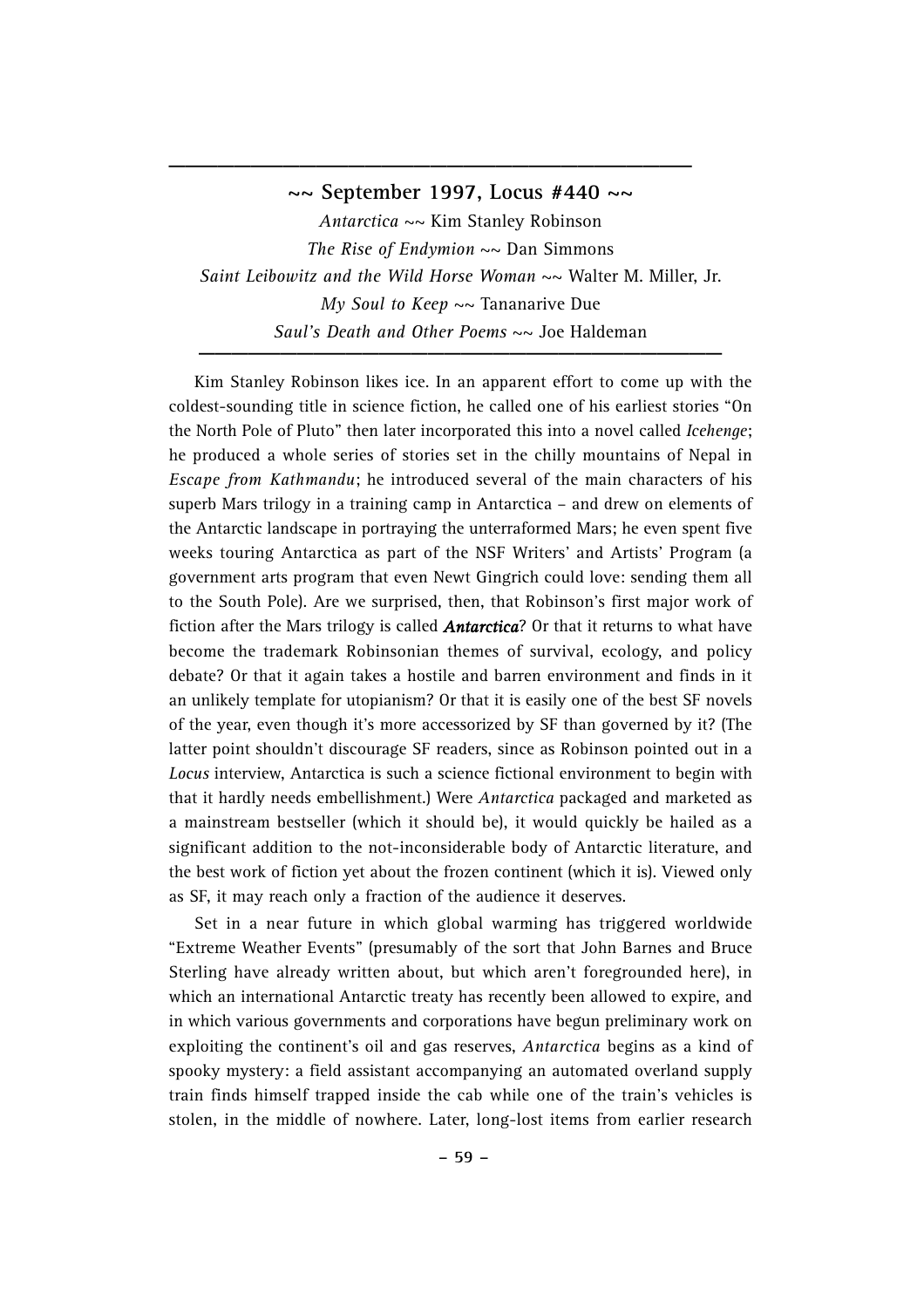expeditions begin reappearing in unlikely places, and even a few archaeological sites are mysteriously and unofficially restored to their original condition. The hapless field assistant – referred to only as X (though he is neither as mysterious nor as existentially all-purpose as this suggests) – is one of three main characters whose recrossing paths make up the plot; the others are Valerie Kenning, a rugged and idealistic tour guide, and Wade Norton, a senatorial assistant on a fact-finding tour. Other important characters – all realized with Robinson's acute sense of dialogue and motivation – include NSF administrator Sylvia Johnston; Graham Forbes, a scientist heavily involved in the dynamicist vs. stabilist debate concerning the geological history of the ice cap; and Ta Shu, a Chinese video journalist and geomancer whose commentaries, interspersed with the main action, offer insights into Antarctic history and geography from the perspective of *feng shui*.

This geomancy business is not trivial for Robinson. Although his fiction has always dealt with large historical processes, environmental issues, and questions of appropriate technology, his grand theme – evident from the Orange County and Mars trilogies as well as the present novel – is not history, nor science, nor ecology (about which he is clearly and refreshingly passionate), but authenticity. The quest for a sense of authenticity, of "being-in-the-world" in Ta Shu's term, is what drives all his most important characters, and what informs the fascinating recapitulation of early Antarctic explorations that gives the book such a weighty historical texture. As a storyteller, Robinson takes full advantage of the narrative capital available in the soul-shattering exploits of Amundsen, Scott, Shackleton, Hillary, and Cherry-Garrard (whose classic memoir *The Worst Journey in the World* is cited both in the text and in Robinson's endnote). Valerie Kenning, frustrated at leading groups of macho yuppie adventurers determined to recreate even the most clueless historical treks, yearns for a better way to live in Antarctica, even though she knows she can never be part of the scientific (or "beaker") community. X, a former lover whom Val has recently dumped, is so frustrated by his low-level job that he joins one of the African-run oil exploration camps. And Wade Norton, discovering Antarctica for the first time, finds in its extreme environment a distillation of his own issues of freedom and responsibility. (This intense connection between environment and character, most clearly in a hazardous ice-journey that brings the characters together late in the novel, recalls nothing so much as the final third of Le Guin's *The Left Hand of Darkness*.) In contrast to these characters in search of grounding is Wade's boss, Senator Phil Chase, who barely ever touches ground as he conducts his senate business from all over the globe.

All this comes to a head when a shadowy group of ecoterrorists disrupt satellite communications and sabotage several mining camps, stranding the adventurers at a remote site with little hope of immediate salvation – until they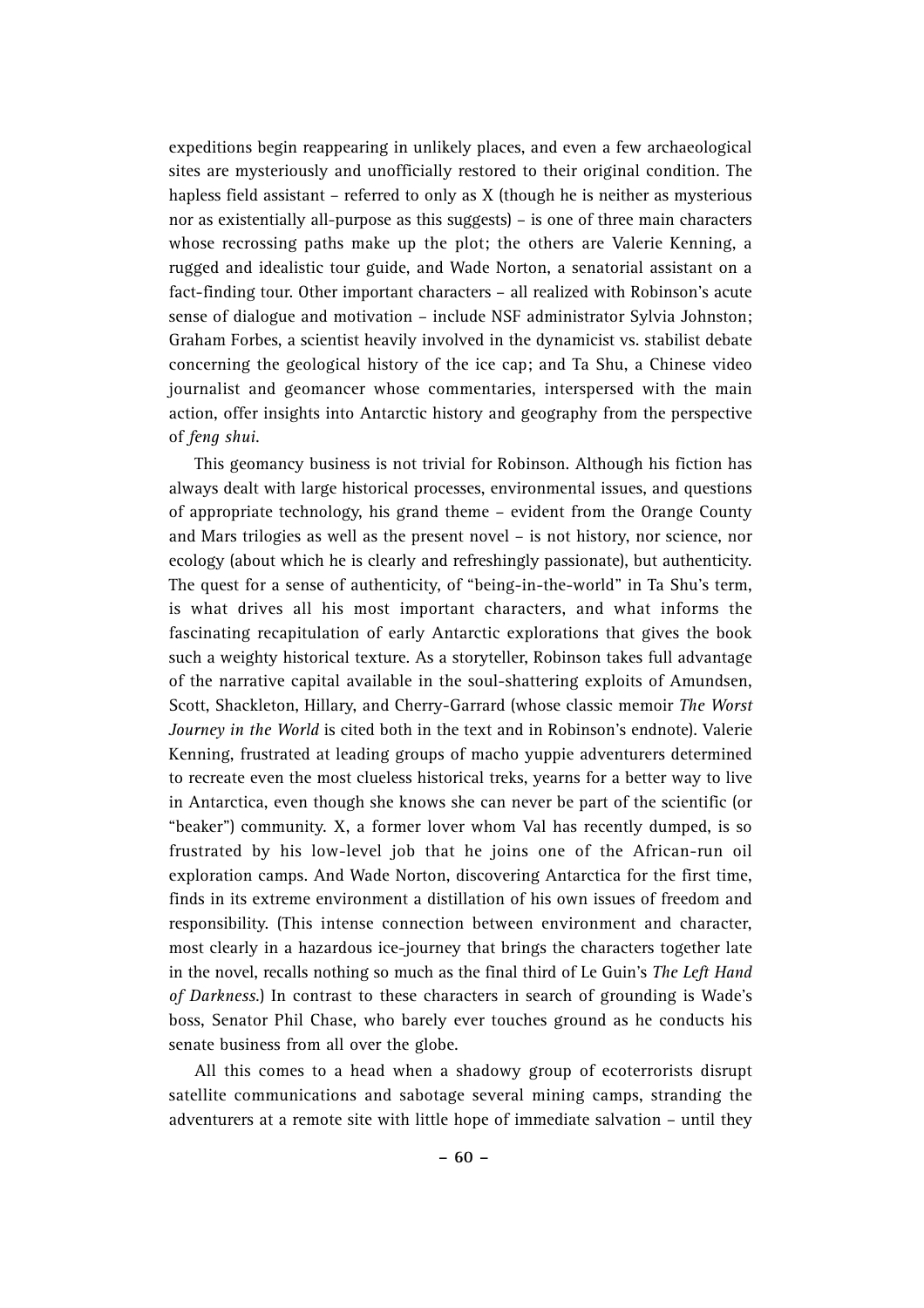find themselves face to face with *another* shadowy group of would-be indigenes – a kind of Antarctic underground movement referred to by the scientific community as "ferals." (There is a wonderfully unlikely rescue by storm-tossed blimp that carries odd echoes of Jules Verne's *Mysterious Island*.) These "ferals" turn out to be the most idealistic seekers of authenticity in the book – a looselyknit international community of unofficial settlers who want to find ways of making the continent a true home. We saw a similar group of characters, with a similar leader, in the Mars novels; in both cases, they represent the unalloyed utopianism that lurks not far beneath the surface of much of Robinson's fiction, and that he seems to believe is somehow encoded in the landscapes we inhabit.

Every Robinson novel is a compilation not only of themes but of discourses: the discourse of adventure, the discourse of history, the discourse of science, the discourse of policy. The adventure writing in *Antarctica* is often brilliant, the work of someone who knows the outdoors and knows mountaineering – and it gains resonance through Robinson's constant reminders of the haunted history of earlier exploration. Although science drives society in Antarctica as nowhere else, the scientific aspects of the book – such as the stabilist-dynamicist debate – are treated fairly lightly, and are carried by one of the weakest characters, Graham Forbes. And the policy issues, which Robinson absolutely cannot resist and which occasionally threaten his pacing like the stuck landing gears on one of his iced-up aircraft, nearly bring this novel in for a bumpy landing as well. After getting pumped by a continent-wide crisis and a thrilling trek for survival, after developing a deep sense that we understand what drives these characters, after watching the plot lines elegantly converge – in effect, after the novel is over – we're supposed to sit still for another hundred pages of affidavits and debates, complete with some pretty unlikely dialogue ("Your own brain has been overdetermined by your structural position in the global hierarchy"). Fortunately, Robinson lays out the issues in the Antarctic debate in his usual clearheaded way, and in any event we're by now so won over by the novel that we'll cut quite a bit of slack; perhaps we ought to be grateful that Robinson hasn't followed the same rhetorical strategy that sometimes led to plot-arrest in the Mars novels: gripping suspense periodically interrupted by public service announcements. In fact, much of what it took Robinson three volumes to accomplish in his Mars books is here accomplished in one, and with a tighter and more unified narrative to boot. It's rare that a novelist coming off one masterwork can so soon produce another, but *Antarctica* may well be the best novel of the best ecological novelist around.

When I was reviewing Dan Simmons's *Endymion* back in 1995, it seemed evident that only about half the novel was there, with most of the major plot revelations apparently being saved for the second half. Well, I was both wrong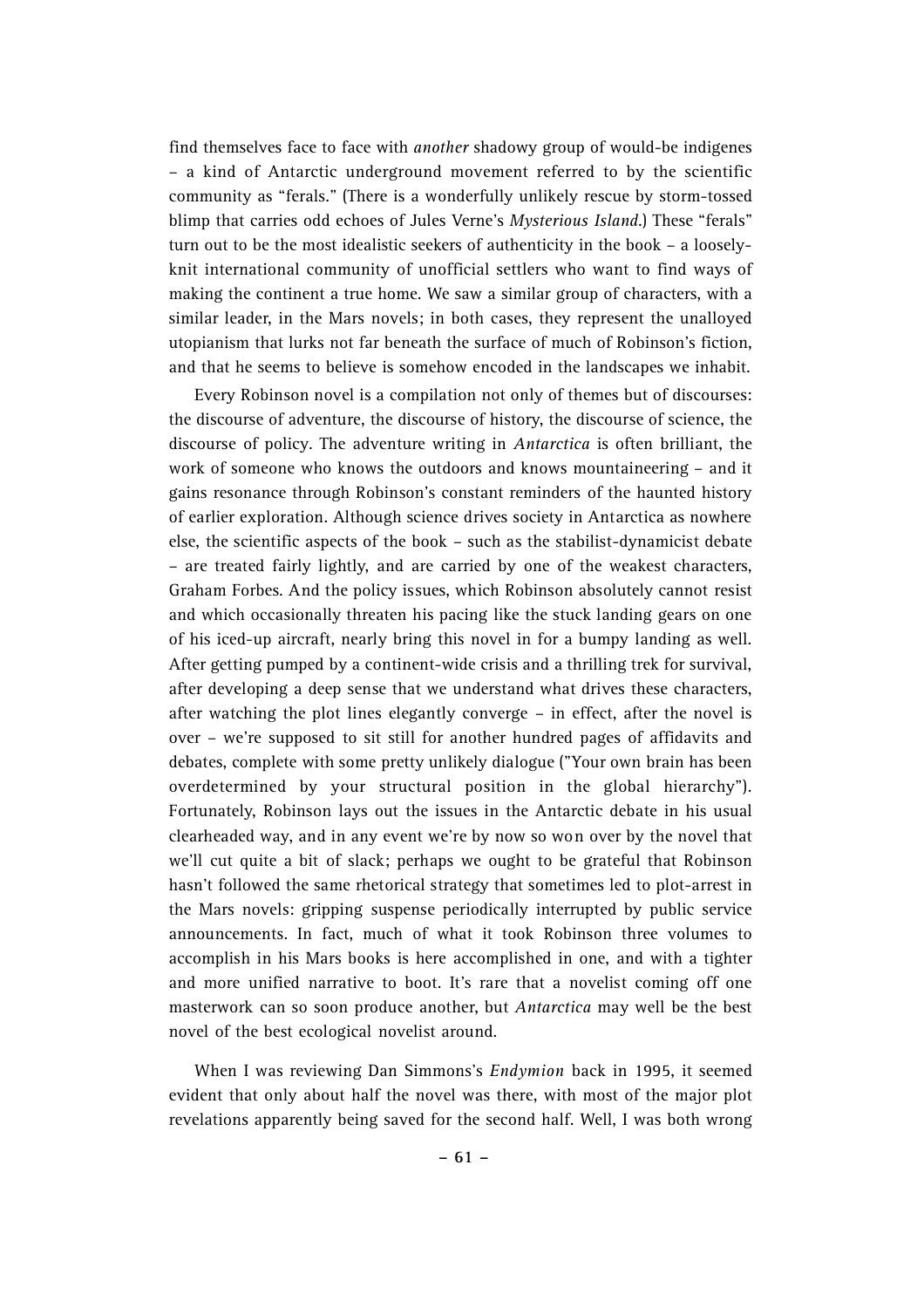and right. *Endymion*, it turns out, was *less* than half the novel – *The Rise of Endymion* is *enormous*, even though it moves so fast you hardly have time to complain – and it does contain most of the reversals and complications that move the plot beyond what was essentially a chase adventure in the first novel, toward the kind of epic territory that made the original Hyperion diptych such a revelation at the beginning of the decade. *The Rise of Endymion*, which continues the story of Raul Endymion and the preternaturally insightful Aenea, daughter of the Keats "cybrid" of the Hyperion novels, doesn't offer quite the same kind of second-volume unraveling that those novels displayed, but it does catapult the Endymion series into that same league, more than surpassing the expectations set up by the first novel and establishing Simmons as a grand master of the "everything you thought you knew is wrong" school of sleight-ofhand plotting. Viewed as a four-volume epic spanning three centuries and many worlds, the completed series may be the longest space opera ever written, and it may be the best. It also redefines the term "space opera" in a far more literal way: in addition to the planet-hopping chases and videogame outer-space battles, it means to stir passions in a manner worthy of Verdi.

As Simmons's series has moved further from the inaugural *Hyperion*, it has also drifted away from the Keatsian romantic mythology of that first novel. In fact, with its galaxy-spanning Technocore (a kind of colloquy of artificial intelligences that we now learn is a distant descendant of the Internet), its mysterious transformed Ousters and *more* mysterious alien powers referred to as "lions and tigers and bears," its corrupt institutional religion, its emblematic figures of Empathy and Pain (the Shrike), its mystical view of love as the binding force of the universe, and a truly spectacular villain whose name – Rhadamanth Nemes – leaves no doubt as to her mythic role, Simmons owes more to Blake's psychically violent mythology than to Keats's dreamier recasting of the Greeks.

So the romanticism that has provided the superstructure of the series is still there, if tougher and less lyrical, and it's there in the plotting as well: in scope and melodrama, Simmons's models seem to be the sweeping sentimental romances of the Victor Hugo school, but without the proletarian edge and without much worry about depth of character. (Clues to Simmons's inspirations are scattered throughout, from the Baum reference in "lions and tigers and bears" to subtle hommages to everyone from Mark Twain and Harper Lee to Teilhard de Chardin.) With such larger than life characters as Aenea, Nemes, or the cryptic android A. Bettik stripped to mythical dimensions, the human side of the narrative is left mostly to narrator Raul Endymion and the consciencestricken priest-warrior Federico de Soya, who becomes Raul's and Aenea's ally after having pursued them throughout the entire length of *Endymion*. And Raul and Aenea's tragic love story – the grand operatic romance that soars through the center of both novels – teeters only when the comparatively dim Raul is,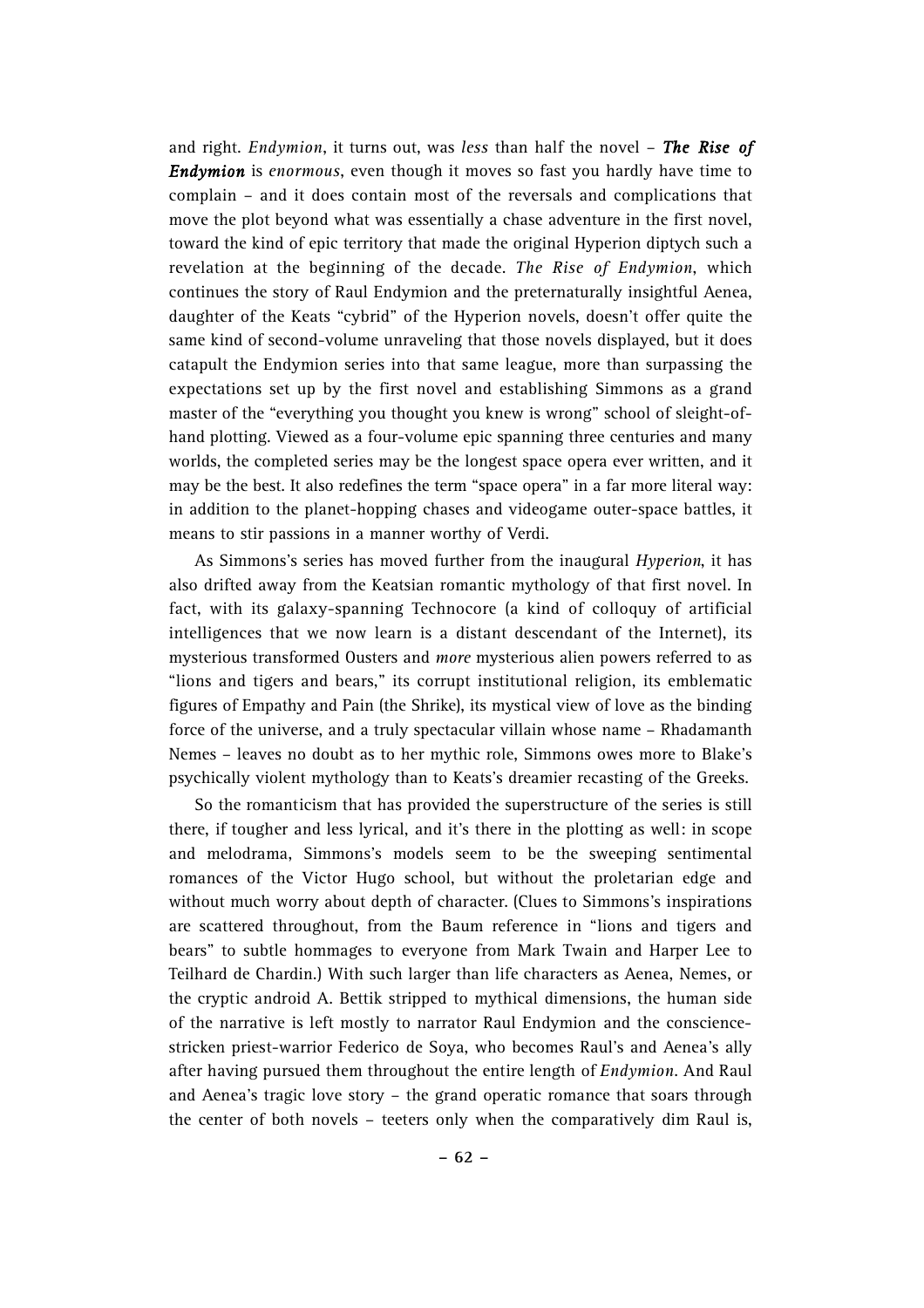perhaps once too often, unable to perceive the epic mission that is Aenea's fate, and unable to discern major revelations that the reader figures out whole chapters earlier.

The narrative picks up exactly where *Endymion* left off: fleeing the space armies of the church, Aenea and Endymion have arrived at – of all places – Frank Lloyd Wright's arts community Taliesin West, where the cybrid Wright becomes a kind of mentor for Aenea's formative years. Meanwhile, a skulduggerydrenched papal election has installed a ferocious pope, whose first encyclical is positively Hitlerian in its xenophobia (Simmons invokes the Holocaust again later in the novel, in a manner reminiscent of his basically decent use of it in *Carrion Comfort*, Fearing a prophecy (from the poet Martin Silenus's *Cantos* way back in the first novel) that Aenea represents a potential union of humanity and the collection of artificial intelligences known as the Technocore, the Church decides to consolidate its power (based on crucifix-shaped parasites that guarantee a kind of immortality) through sheer force, in what amounts to a galactic holy crusade not only to capture Aenea, but to murder everyone seen as an infidel. This leads to a harrowing slaughter of babies on one planet, and eventually turns de Soya and other key officers against their leaders. Aenea, sensing that the church forces are closing in, sends Endymion away with plans to meet later – but of course things go awry, and by the time they are reunited Endymion has suffered Promethean tortures and Aenea has aged five years – and even been married for two of them. Simmons offers up a rich variety of wonderfully realized settings: a vast orbiting "Star tree," a gas-giant world where life survives only in various cloud levels, a jungle planet, a mountain "Temple Hanging in Air" suspended from the overhang of an immense cliff. And just as the cat-and-mouse game seems won, Aenea decides to voluntarily return to the Vatican to confront – and create – her fate. By the end, we've learned why the Shrike seems so protective of Aenea, where the Technocore comes from, who the Ousters are, how the earth is saved when it seemed destroyed, how Endymion escapes from the Schrödinger's cat box where he has been condemned to die, who Aenea's mysterious husband was – in short, just about every loose thread that Simmons has left dangling over the span of four novels, plus a few he's sewn on for good measure. It's all very manipulative, gimmicky, and shamelessly sentimental (even old Martin Silenus himself is hauled out for a curtain call), but it's also a novel rich with power and passion, and an enormously satisfying conclusion to one of the major works of modern science fiction.

A few years ago, I reread with some trepidation *A Canticle for Leibowitz*, the late Walter M. Miller, Jr.'s 1959 classic of history tragically recapitulating itself over the centuries following a nuclear holocaust. The trepidation was of the sort you feel whenever you return to a book that deeply moved you in younger years,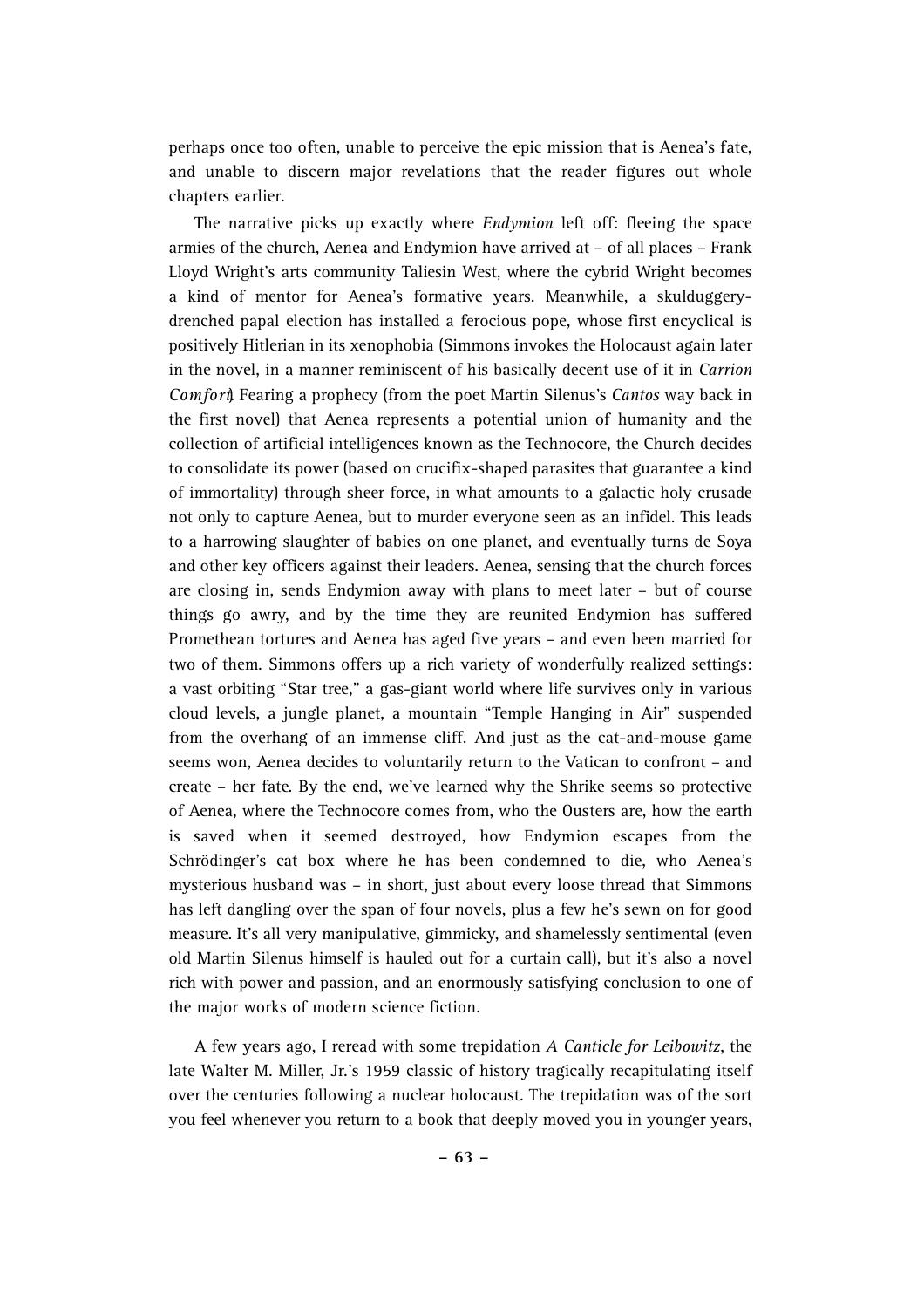and there were plenty of reasons to suspect it might not hold up: the novel bought into (and became the definitive treatment of) a kind of simplistic medievalism that often characterized postnuclear SF; it was structured as a kind of Santayana warning directed toward the policies of the cold war; it uneasily introduced prophetic and mystical figures into what was in other respects a carefully designed SF *mise en scene*. But the novel was even richer and wiser than I'd remembered. Many of its defects now appeared as virtues, and I came away convinced that here was one of the true classics of science fiction, and one of the first works of modern American SF whose purely literary virtues matched or outpaced its SF inventions.

So when word began circulating some years ago of the imminent appearance of a long-delayed sequel, it's only natural that the same sort of trepidation would set in. The cold war theme is hardly a vital one these days, and a classic novel which ends with the destruction of the world seems neither to need nor to invite a follow-up. But *Leibowitz* was also perhaps SF's best novel about the vocation of religion, and it is this theme that Miller returns to in *Saint Leibowitz and the Wild Horse Woman*, the novel he had nearly completed at the time of his death and which now appears with seamless finishing touches by an uncredited Terry Bisson. Set some seventy years after the middle section of *A Canticle for Leibowitz* (the "Fiat Lux" or Renaissance section), the new novel is not a sequel but an interpolated story (which Miller had left plenty of room for with the 600 year gaps between the sections of his original novel). And it wisely focuses on the kinds of questions that Miller handles best: belief and action, faith and reason, the New Jerusalem vs. the New Rome.

Brother Blacktooth St. George, "Nimmy," is a Native American (or Nomad) priest seeking release from his vows at the Leibowitz Abbey. But his superior, Deacon Brownpony, wants him to continue his project of translating the works of a famous historian into the Nomad dialect, and values Nimmy's skills as an ambassador. The narrative is essentially the tale of Nimmy's spiritual growth and his gradual rise through the church hierarchy – almost despite himself – to the rank of Cardinal. (Brownpony himself eventually becomes Pope of a Catholic Church that is now centered in the Rocky Mountains.) Along the way, he has encounters with a fiery spiritual leader named Chur Hongan, a skilled warrior named Wooshin ("Axe"), the mysterious ancient Benjamin (the Wandering Jew from the earlier novel), and perhaps most importantly the "gennie" (genetically handicapped) woman AEdrea, who first seduces him, later apparently dies miscarrying his child, and emerges still later as a mystical healer. Part of Blacktooth's struggle toward identity involves reconciling his vocation as a Roman Catholic with his cultural heritage among the Nomads, whose religion derives from that of the Plains Indians and centrally involves figures like Empty Sky and the Wild Horse Woman of the title – a legendary nature-taming figure derived from a technique real women had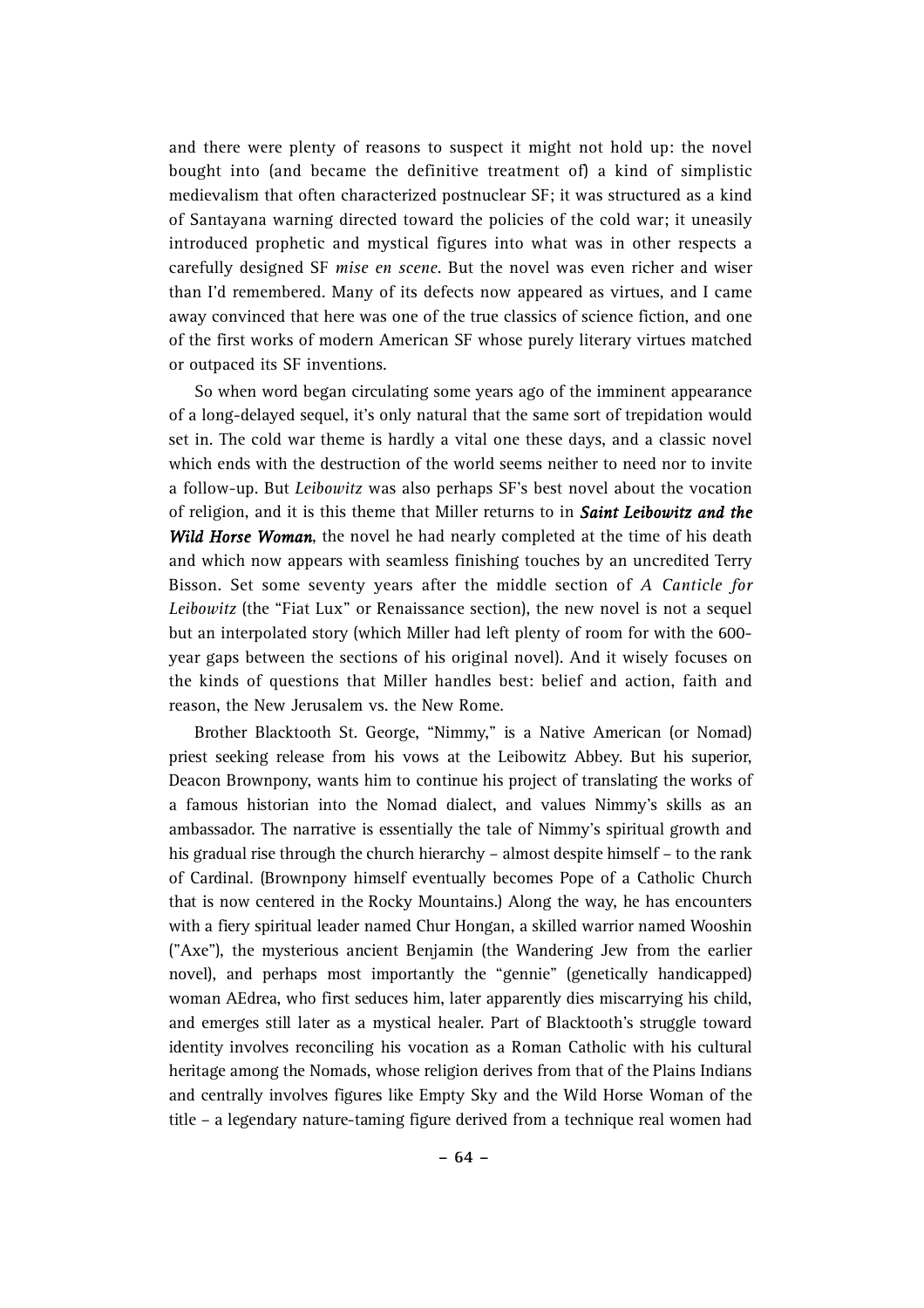once used to tame wild horses. The conflict of religions, in turn, is paralleled by a growing confrontation between ecclesiastical and secular power, as the New Jerusalem moves steadily toward armed confrontation with the New Rome, in the form of Hannegan VII's despotic but prosperous government (Hannegan II was the secular ruler in the "Fiat Lux" segment of *A Canticle for Leibowitz*) .

*Saint Leibowitz and the Wild Horse Woman shows many of the same* novelistic virtues and thematic depth that helped make its predecessor a classic, but what it cannot show – almost by definition – is the kind of brilliant originality of detail that made *Canticle* a classic of *science fiction*. The unexpected wit and irony of monks illuminating what they fail to understand is a grocery list of the blessed Leibowitz, the earthy humor of some of the monks, the fascination with viewing our own world as archaeology – all seemed to lend a denseness of texture and depth of imagination to that work which exceeded what anyone had been able to do with postnuclear themes before. When some of those same incidents and character types show up here, there's no sense of revelation, no sense that we haven't quite seen anything like this before. The science fiction themes of the novel – technological progress, historical determinism, genetic mutation – thus seem far less compelling than the questions involved in reconciling the beliefs of the Empty Sky religion with those of Catholicism. But the Catholicism itself seems oddly displaced in time, as though the novel takes place in some alternate world where the "Flame Deluge" had taken place in the 1950s (which was essentially the case with the original), freezing that era's theology in place for the next six hundred years. *Saint Leibowitz* is a perfectly fine, and often moving, novel about spiritual growth and self-discovery, set in the world of a science fiction classic. But as a new work of science fiction, it's neither as compelling nor as important as we might have unrealistically hoped.

A couple of years ago, a young Miami Herald columnist named Tananarive Due produced an efficient chiller titled *The Between* which was hailed as the inaugural work of the first major African-American horror writer and which ended up on the ballot for the Bram Stoker award. *The Between* displayed a surprisingly assured voice for a first novel, but approached its supernatural content with a kind of decorous restraint, landing somewhere just this side of Mary Higgins Clark's more occult-tinged thrillers. Due's new novel, *My Soul to Keep*, shows the same deft plotting and sharp writing, but takes more risks in playing with genre materials and moves much more definitively into the fantastic. For readers familiar with *The Between*, the contrast will seem as dramatic as, say, the contrast between Peter Straub's first two near-mainstream thrillers and the full-throttle *Ghost Story*. For many readers, there may also be echoes of Anne Rice's vampire chronicles, though Due's bad guys are not vampires, or even particularly malicious: they're simply immortals, and pretty crabby ones at that.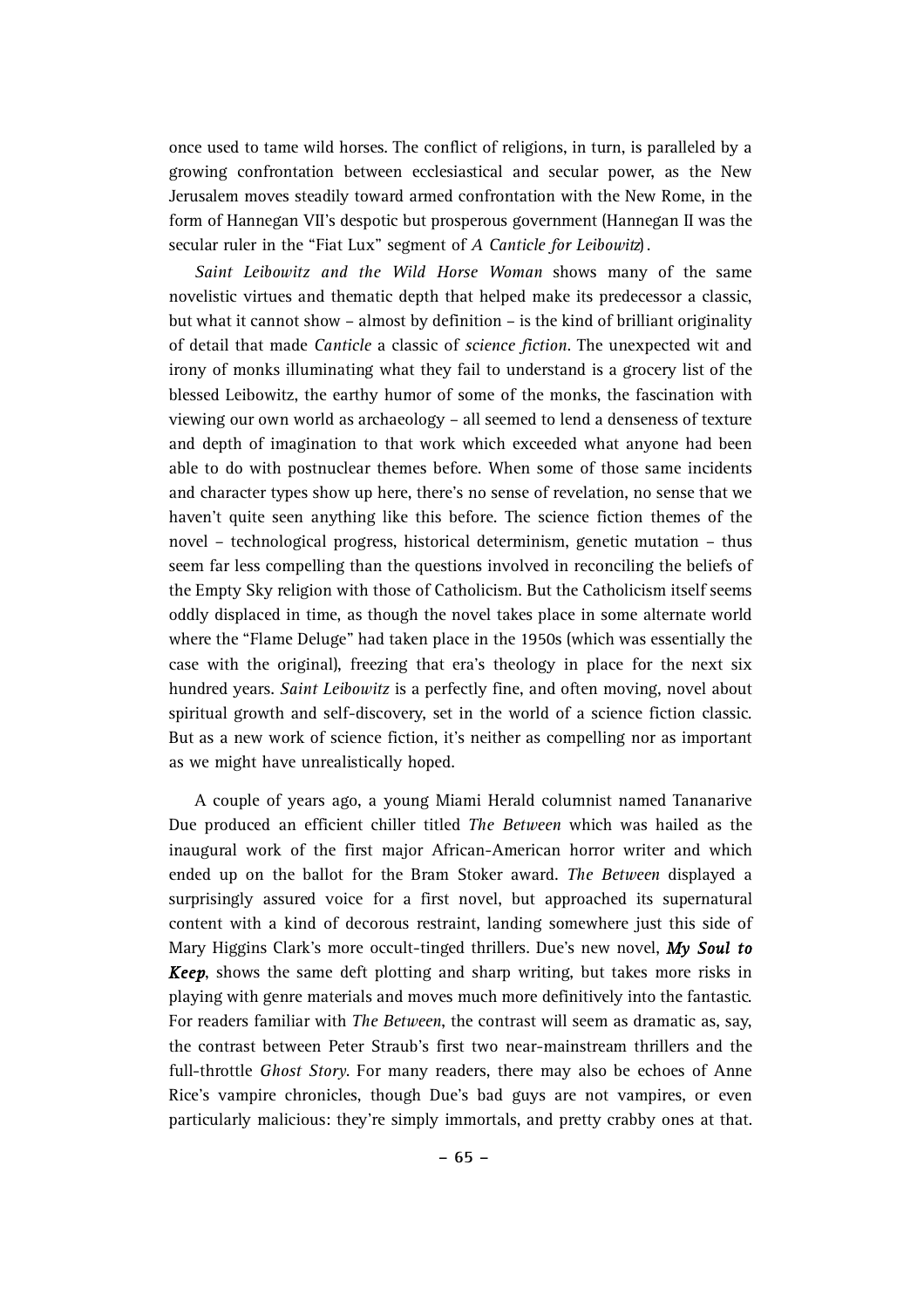(There is at least one vampire-like connection, though: their godlike founder Khaldun claims to have obtained his powers by having drunk the blood of Christ.)

For the most part, Due's narrative is split between the viewpoint of Jessica Jacobs-Wolde, an investigative reporter in Miami, and that of her husband David. Much is made of the fact that David is an absolutely perfect husband – considerate, brilliant, devoted to his wife and their child Kira – and Due is well aware that according to horror's conventions of thick irony this is a waving flag to any reader older than ten. So she doesn't try to play games with us: while Jessica is left to pick up glimmerings of something going wrong (aided by some pretty tautly-stretched coincidences), we are given glimpses into David's true history. His real name, we learn, is Dawit, and he is nearly 500 years old. In 1540, he and his close friend Mahmoud journeyed to the hidden rock-hewn city of Lalibela in Abyssinia, where they met Khaldun and were initiated into a society so exclusive that it includes only fifty-nine members. The initiation, in which they received "the Living Blood" from Khaldun, guarantees immortality and invulnerability even from death-dealing wounds such as decapitation. For centuries, the brotherhood has lived unnoticed, holding mere mortals in contempt, but Dawit's adventurous life has led him to grow increasingly empathetic with suffering humanity: moving to America in 1844, he experiences first-hand the horrors of slavery and the terrifying loss of a loved one; in New Orleans in 1926 he comes to appreciate human joy as a member of a jazz band which occasionally includes Louis Armstrong. By the time he marries Jessica and has a child, he is already a dangerous renegade in the eyes of the other immortals.

Dawit's narrative is what provides *My Soul to Keep* with its interest as a fantasy novel, but Due is able to make a pretty chilling thriller out of Jessica's side of the story as well. When, unbeknowst to her, she begins to stumble upon evidence that might lead to revelations about David, her life is suddenly beset with violence: a reporter colleague is murdered, her grandfather – who knows a lot about New Orleans jazz – dies mysteriously, even the family dog dies. Due's skill as a manager of narrative is tested as she tries simultaneously to present David as a dangerous murderer in Jessica's world and a lovestruck rebel in his own. And she brings it off, wringing more than a few surprises on the way to the climactic pursuit and confrontation dictated by the formulaic nature of the novel's premise. There is at least one genuine and shocking loss in the novel, and some gracefully handled subthemes of Christian faith under duress and the ethics of im mortality. *My Soul to Keep* not only fulfills the promise of Due's first novel, but moves into new (and slightly more commercial) territory, where her greatest risk is that of being invited to repeat herself, of being consumed by formula after having tamed it brilliantly. For now, she's a real find.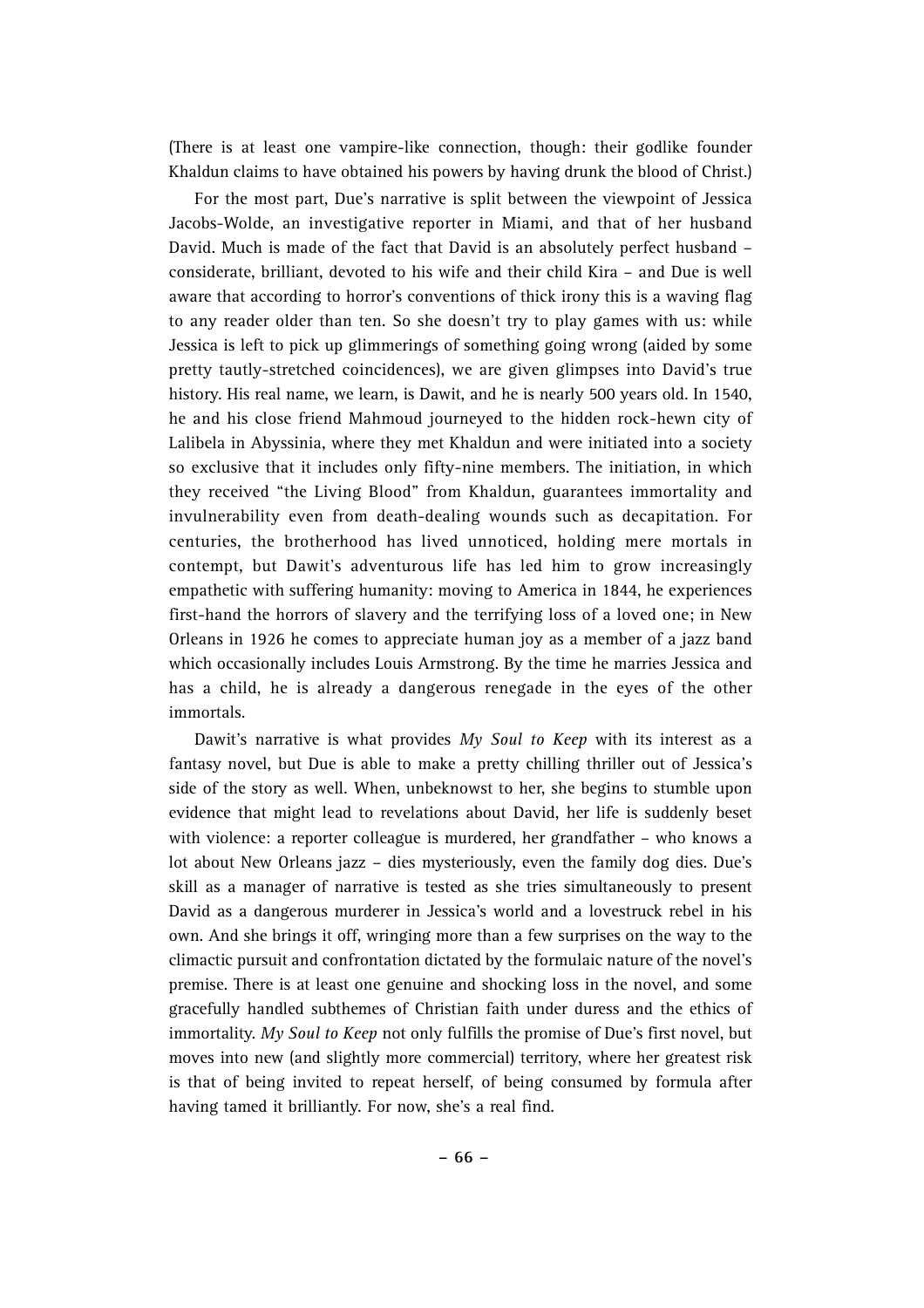For several years, Joe Haldeman has been sneakily insinuating samples of his poetry into story collections, which must have absolutely thrilled marketing directors who are convinced that story collections are already unsaleable anyway. To make matters worse, Haldeman's poetry is not the kind of chirpy light verse that occasionally made its way into, say, Asimov's books, but rather serious explorations into the ways in which the more intense language of poetry can illuminate themes of science and science fiction. His interest in formal versification, rare among any poets these days, sometimes leaves us feeling pummelled by iambs – but also gives us what must be SF's only double sestina (the title poem) and one of its rare villanelles ("Houston Can You Read," an ingenious transformation of the flat radio voices of the Apollo era). Perhaps Haldeman sees in such stringent verse forms something analogous to the unyielding rules imposed on the hard SF writer.

For these reasons as well as the quality and variety of the verse, Haldeman's first poetry collection, *Saul's Death and Other Poems*, should be of interest to SF readers. Each of the five narrative poems that begin the collection are SF stories in verse, distilling favorite Haldeman themes: war ("Saul's Death"), the space program ("Homecoming," a moving Edgar Lee Masters take on a space junky), immortality ("Fire, ice," the most fully developed tale and the longest poem in the book). "The Gift," a chilly portrait of a plugged-in utopia, even offers a thematic preview of Haldeman's new novel *Forever Peace*. About a third of the remaining lyrical poems also touch upon SF or astronomy, finding metaphorical resonance in types of stars ("The Cepheid Variable," "Carbon Star") or celebrating the Voyager and Viking programs (the latter poem, "Cold rust grit: end of dreams," ends with a line that might just as well be about Sojourner: "I'll wait until a human/ eye and brain can look around with care").

Of the remaining poems, several are tributes to beleaguered women (a bartender, an Atlantic City croupier, a strokebook model paying her way through med school), and a few obviously hit very close to home, including tributes to Hemingway and to Haldeman's father. In this latter group are a handful of modest poems, perhaps a bit reflective of Haldeman's mentor James Dickey, that absolutely glitter as evocations of places in the author's life: Iowa in "ice," Boston in "october fog," the Great Barrier Reef in "Water Spirit." Anyone interested in Haldeman as a writer will want this volume, and anyone interested in the possibilities of SF in poetry should be lunging for it.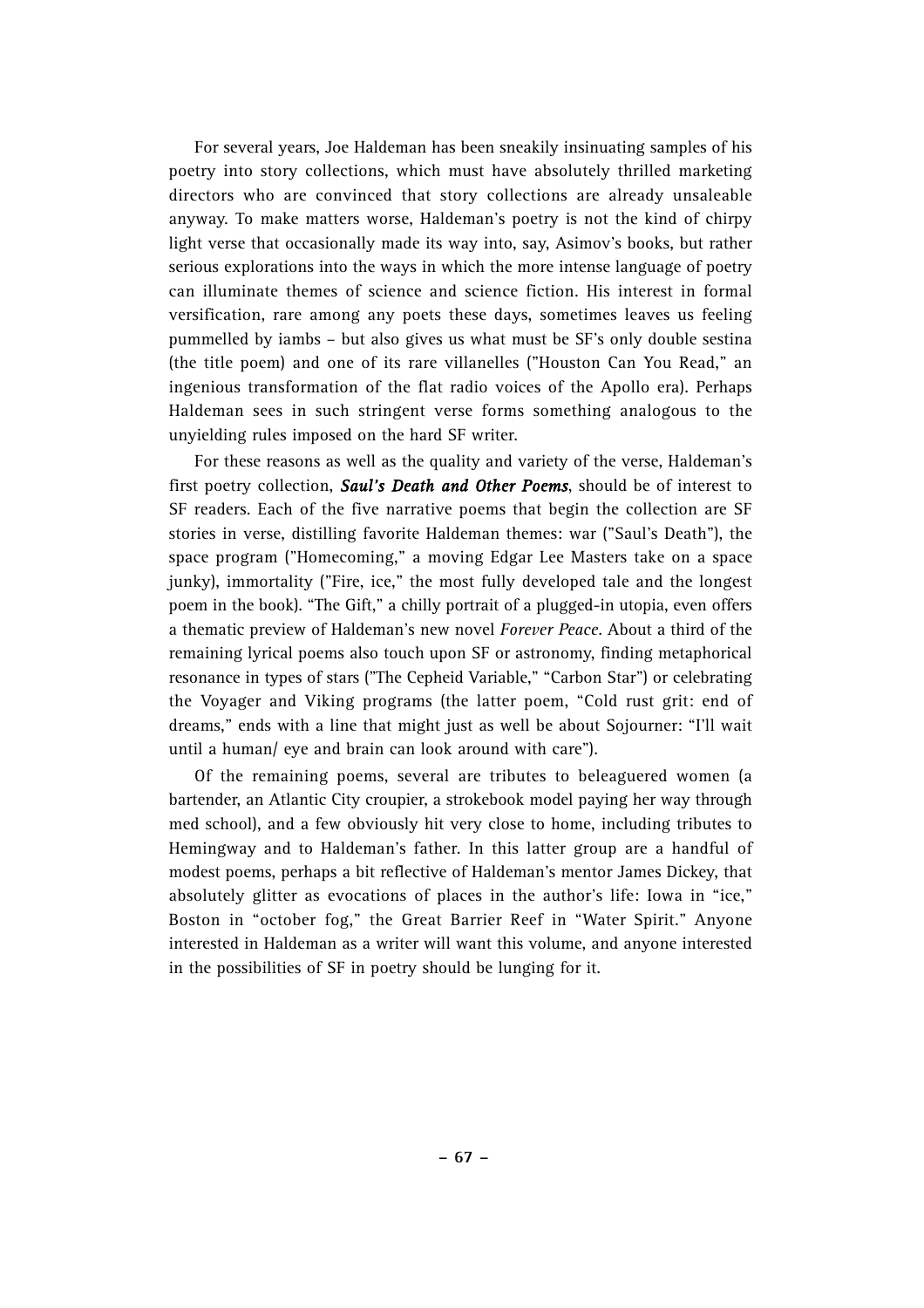## **~~ August 1998, Locus #451 ~~**

**\_\_\_\_\_\_\_\_\_\_\_\_\_\_\_\_\_\_\_**

*Moonseed* ~~ Stephen Baxter *Traces* ~~ Stephen Baxter *The Alien Years* ~~ Robert Silverberg *Dreaming in Smoke*  $\sim$  Tricia Sullivan

Over the past decade, Stephen Baxter has repeatedly shown himself to be an SF novelist of many virtues, of which economy is not one. After the challenging superhard SF of his early Xeelee trilogy, his novels have grown into fat, friendly behemoths, filled with fascinating operational details but structured with the architectural restraint of an Antonio Gaudi church. His last novel, *Titan*, seemed like a trilogy in one volume, until you realized that the whole thing was only part of a much larger ongoing project to reimagine and resurrect the large-scale space programs of the sixties and seventies. (In general, Big Engineering is Baxter's favorite theme, showing up in the past in his Victorian tales, in the nearpresent in his NASA fiction, and in the distant future in his Xeelee stories.) The NASA fiction includes a number of short stories (see below), the novels *Voyage* (an alternative history about an Apollo-type landing on Mars), *Titan* (about a one-way journey to seek life on the Jovian moon), and the new *Moonseed*, his most unalloyed thriller to date, which suggests that the only way to really get the moon program up and running again is to wipe out the Earth – but with a *When Worlds Collide*-type advance deadline.

Baxter's method for wiping out the earth is ingeniously farfetched: the "moonseed" of the title, brought to earth imbedded in moonrocks during the Apollo program, consists of strange bacteria-sized particles with fractional electrical charges and an insatiable appetite for olivine, a silicate which makes up a good deal of the earth's crust. The novel is barely underway when Venus blows up, turning into no more than a smudge in the night sky and setting up the first of the novel's mysteries – though most readers will recognize that this is really little more than spectacular foreshadowing, since one of the rules of special effects (in fiction as well as in movies) is that you don't blow up a planet in the first reel unless you've got something *really* spectacular for the third. And Baxter does: a series of geological catastrophes that seem designed to make the summer's armageddon movies look like drivers' training films. First to get creamed is Edinburgh, where the moonseed has escaped from a lunar rock in geology lab and begun eating its way toward the Earth's mantle, popping off billion-year-dormant volcanoes along the way. Not long after, the rest of Scotland and the northern British Isles get it, as does the entire state of Washington in the U.S. Clearly, it's only a matter of time until the whole planet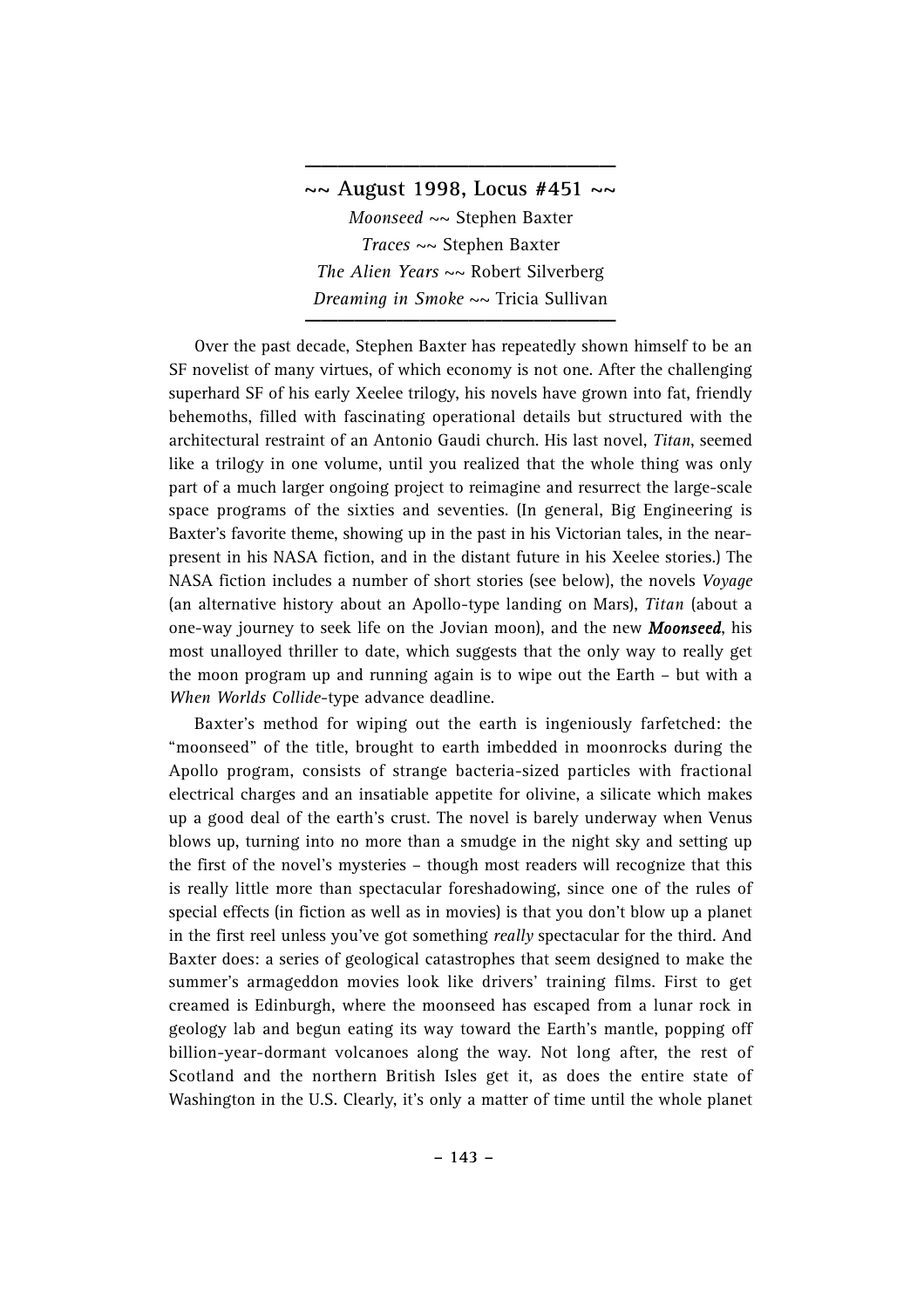is Swiss cheese, eventually sharing Venus's fate. (The manner in which the world is consumed vaguely calls to mind David Brin's 1990 environmental rabblerouser *Earth*, in which a black hole gets loose in the mantle. But Baxter has fewer lessons to offer, and clearly can't wait to get to the next tidal wave.)

Fortunately, NASA geologist Henry Meacher, who began the novel grousing about how his plan to terraform the moon was unceremoniously shelved years earlier, still has it in his back pocket. He manages to persuade his astronaut exwife to pull together an emergency mission to the moon with the ostensible objective of learning what has protected that satellite from being destroyed by the moonseed – but also with the possibility of beginning the terraforming, in order to save at least part of Earth's population. Baxter's real fascination, it quickly becomes apparent, lies not so much in the question of how to save the earth as in the question of how we would mount a new moon landing program if we absolutely had to right now, using available technology. So large chunks of the novel turn right back into a Baxterian NASA technothriller, while other large chunks focus on – well, large chunks, as the earth rips apart in a series of geological disaster spectacles. There are various subplots involving journalists, cultists, geologists, the British government, a dying physicist, and a Scottish shopkeeper who falls in love with Henry, but the main action has the unlikely trio of Henry, his ex-wife, and her current Russian cosmonaut lover on a desperate and possibly suicidal moon mission to save humanity.

With its multiple viewpoints and epic cast of characters, *Moonseed*, like *Titan* before it, eventually comes to resemble three novels in one – a moon mission technothriller in keeping with Baxter's other NASA fiction, a large-scale eschatological disaster opera, and a drama of lunar colonization. That's a lot of balls to keep in the air, and sometimes Baxter gets repetitive (I counted no fewer than six occasions in which a viewpoint character thinks "maybe I'll get out of this alive after all" – and then looks up), and sometimes Baxter lets the special effects get the better of credulity (as in a lunar terraforming scene that recalls the phenomenally lamebrained ending of the film *Total Recall)*. And there's more than a grain of hokum in the idea of the Moonseed itself, despite some handwaving physics and a vague glow of mystery imparted by suggestions that it may be alive or the product of an alien technology. We all know that what it's really there for is to chew up the scenery (literally), and the mysterious "neutralizer" at the heart of the moon that somehow prevents its destruction is as arbitrary an invention as the Moonseed itself. On a number of levels, *Moonseed* is a profoundly silly book, an Irwin Allen disaster epic done up with the narrative tricks of Michener and the sensibility of Buzz Aldrin. But Baxter is so passionate an advocate for what he believes in, so ingenuous and enthusiastic a storyteller, and so clearly in awe of the figures of his own spectacular imagination (he even pauses to freak out over the Grand Canyon, before wiping it out along with everything else), that he finally sells you: in the end, *Moonseed*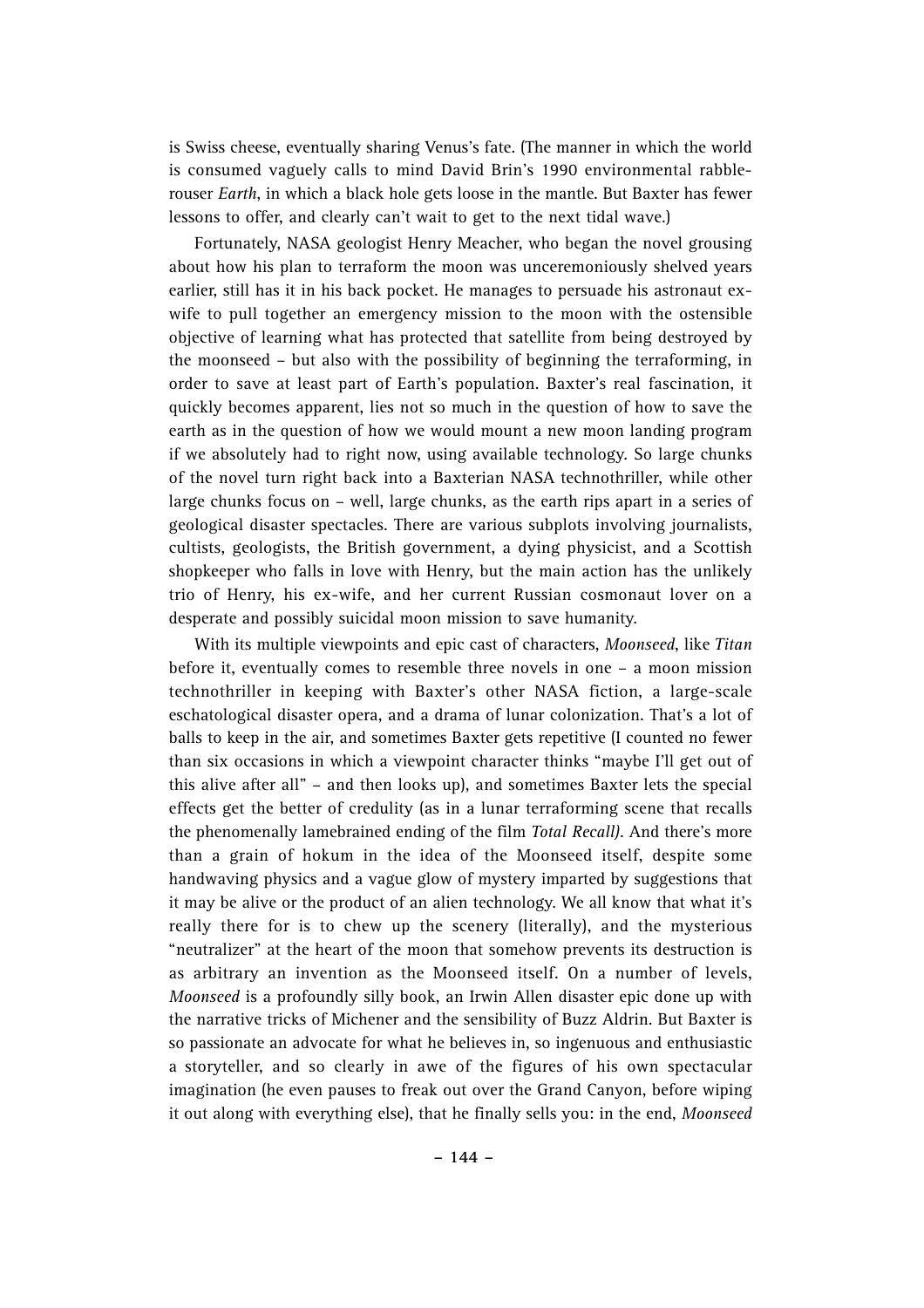is a terrific, full-featured Barnum and Bailey sideshow of an apocalypse, with plenty of buttons to push for the techs and lots of lava.

Baxter's first story collection, *Vacuum Diagrams* (reviewed here last year), was an enormously impressive collection of his "Xeelee" stories, arranged into a sweeping cosmic epic that covered most of the history of the universe. What that book did not do, with its series focus, was give us a sense of the real breadth of Baxter's short fiction. So now we have *Traces*, a collection of 21 stories originally published between 1988 and 1997, more than half in *Interzone*, that seem to tell us a good deal about Baxter's major antecedents and the SF traditions that most interest him. As might be expected, there are alternate space programs (sometimes featuring real characters like Yuri Gagarin and Wally Schirra), Victorian *pastiches*, Clarkean fables, and alternate histories, but there are also suprising explorations of aspects of pop cultural mythology and – more important – stories that suggest the kind of excited dialogue with earlier SF that seemed common among writers who entered the field in the 1950s, but has become rare in more recent decades. Baxter offers nods not only to Wells and Clarke, his most obvious ancestors, but to Weinbaum, Godwin, Campbell, and especially Blish, whose "pantropy" stories seem a particular inspiration. Fully four of the stories here could be dropped into Blish's *The Seedling Stars* with scarcely a ripple.

The title story, which as Baxter acknowledges bears notable resemblances to Clarke's sentimental classic "The Star," concerns a church-funded expedition to explore a comet using a new quantum technology that can view the past by analyzing electron phases. The comet reveals evidence of an ancient civilization, thus shaking the church's anthropic view of the universe. It isn't really much of a story (neither was "The Star," which began as another of Clarke's gimmick-tales and ended up as SF's semi-official Christmas card), but it achieves a Clarkean sense of awestruck discovery. Surprisingly, there are few other tales which seem to owe as much to Clarke, though the Victorian-era "Journey to the King Planet" hinges on the favorite Clarke trick of having a character cross an outer-space vacuum unprotected; and only a few degrees of waggishness keep "The Droplet" – about a deranged scientist who creates a laboratory version of the Big Bang's "quagma" – from being a Clarkean "White Hart" tale.

But the most notable antecedent to some of the stories here (again acknowledged by Baxter in his notes) is Blish. The fluid environment of "Surface Tension" shows up with modifications in "Downstream," in which stranded humans adapt to a world that seems to consist of nothing but a violent, endless torrent; the adaptations are worked out with ingenuity, but it's not clear how the humans stay in one place long enough to reproduce, let alone adapt. "Inherit the Earth" also takes place in a watery world some billions of years in the future, where tentacled bottom-feeders make their way through the silt on a quest, of all things, to see the Pope (they even lug along a statue of the Virgin Mary). In "The Blood of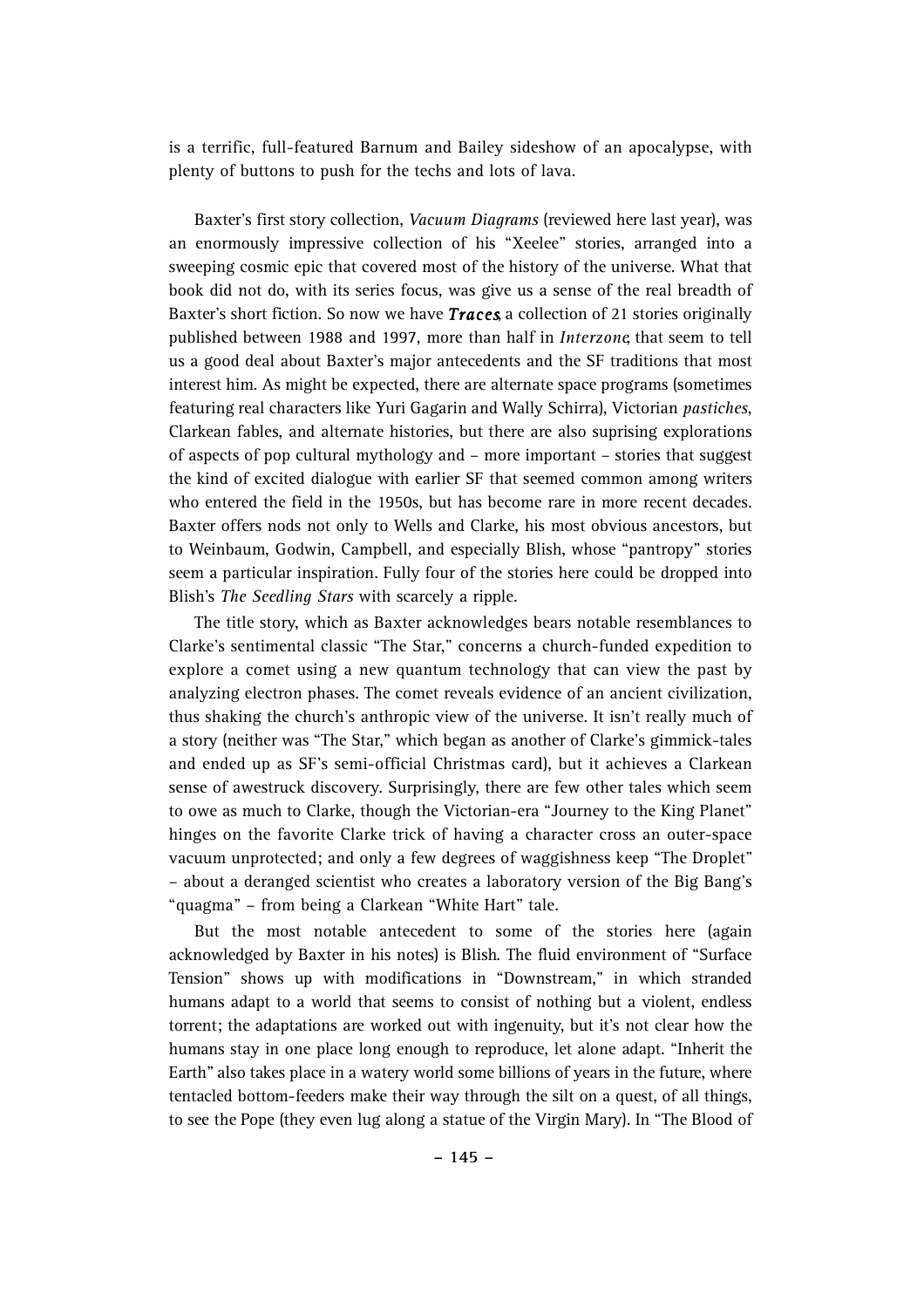Angels," people have adapted to a frozen earth, and in "George and the Comet," an evolutionary parable that bears some kinship to Blish's "The Thing in the Attic," two contemporary men find themselves resurrected as lemur-like creatures in a future so distant that the sun has become a red giant. In all these stories, the settings are vivid and spectacular, but the characters merely pedestrian.

Another kind of story for which Baxter has earned a deserved reputation is the techno-alternate history, most of which involve either the actual history of manned spaceflight or earlier SF versions of spaceflight, especially Verne and Wells. Baxter's *Anti-Ice* was a delightful Wellsian pastiche, and the same miraculous substance (about as credible as Wells's cavorite) shows up in "Journey to the King Planet," in which a disgruntled Frenchman hijacks an antiice powered spacecraft with two unwitting visitors on board. "Columbiad," an affectionate dual tribute to modern SF's godfathers, has a cranky H.G. Wells meeting a survivor of the moonshot which, it turns out, Verne only fictionalized. Probably the best-constructed and most fully-realized story in this Victorian group is "Brigantia's Angels," which imagines that real-life Welsh inventor Bill Frost successfully began building airplanes in 1895. Moving forward a few decades, "Mittelwelt" suggests that a Germany victorious in World War I might have devoted its energies to developing a space program by the 1940s, rather than a genocidal war.

Of those stories that tweak the actual history of the postwar space race, the strongest are "Moon Six," in which shifting realities reveal a whole panoply of possible moon landings by different countries (is he suggesting that the 1960s was simply "moon landing time," no matter who did it?), and "In the MSOB," a touching portrait of an aging astronaut whose memories of walking on the moon mean nothing to a younger generation. "Pilgrim 7" has Wally Schirra caught in space when a nuclear war breaks out; except for the real character names, the idea was already overfamiliar in the 1950s. And Yuri Gagarin takes off on a oneway mission to Venus in "Zemlya," which suggests that Russian notions of glory informed the Soviet space program in ways almost alien to American astronauts (a point reiterated by Baxter's fictional Russian cosmonaut in *Moonseed*, The remaining stories are divided between clever ideas efficiently worked out (the sort of thing Clarke did often in the 1950s; see his *Reach for Tomorrow* collection), and revisitations of classic SF themes. The neat idea stories include "Darkness," which offers an ingenious new reading of Byron's famous visionary poem of that title; "No Longer Touch the Earth," which sends an alternate Hermann Goering on an Antarctic expedition to discover that – in this world – Aristotle's cosmology still holds true (Baxter's more serious point here is that such ancient paradigms could not be proved or disproved by direct observation until the first polar explorations); "Weep for the Moon," a tribute to Glenn Miller which makes a thoroughly unconvincing case of how pop music might have evolved had Miller not disappeared in 1944 (and throws in music-loving aliens to boot); and "Good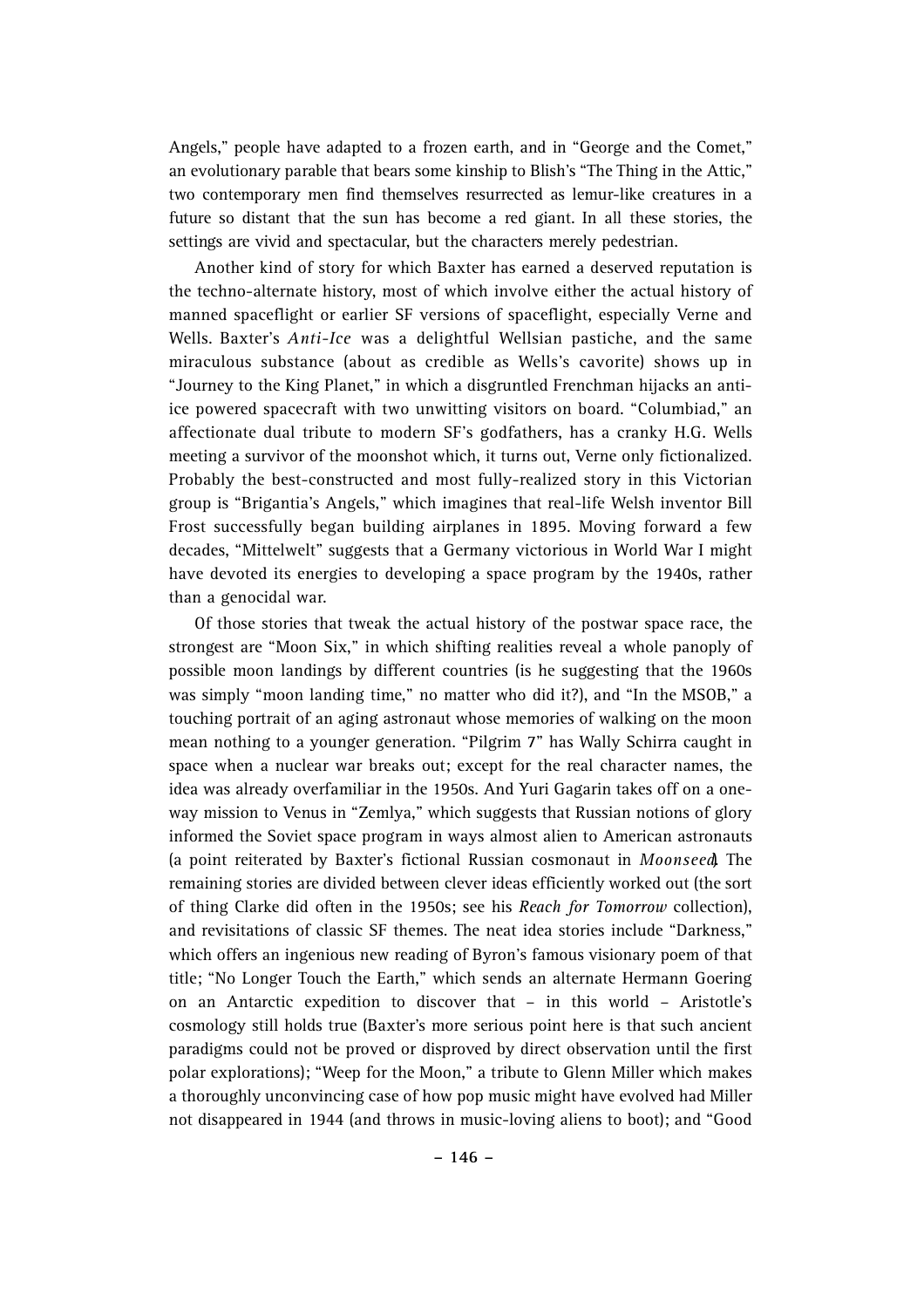News," in which Superman, arrested and brought to trial basically for creating too much dependency, sacrifices himself to found a new religion.

Of the stories that recall earlier SF traditions, "Something for Nothing" and "The Jonah Man" follow the old *Astounding* formula of using close observation and deduction to outwit the bad guys; the former involves an alien ship with a device that apparently creates mass out of nothingness, the latter a "Cold Equations"-type scenario in which three men find themselves in a space lifeboat that will only support two. But the most interesting of these stories is interesting precisely because it is the most familiar: "In the Manner of Trees" belongs to the tradition of the seductively attractive world which has something wrong with it that only the captain can sense; this has been a chestnut at least since Stanley G. Weinbaum's "The Lotus Eaters" or James M. Schmitz's "The Pork Chop Tree," not to mention a handful of *Star Trek* episodes. Baxter constructs his puzzle well – a pretty world full of strangely feral children and stunted vegetation – and he offers a spectacular solution to the mystery, but in a sense he's merely going through the motions, writing a story he once enjoyed reading, in order to see if he can make it fresh. (He can.) There's a good deal of such going through motions in Traces, a good deal of looking back not only at earlier SF stories, but at the classic techniques of SF story construction. It wouldn't hurt if a lot of other younger writers would try going through these same motions.

For the last decade or so, in stories ranging from "The Pardoner's Tale" to last year's "Beauty in the Night," Robert Silverberg has been exploring the dynamics of one of SF's most hackneyed themes – an alien takeover of Earth – with the kind of serious-minded craft and artistry that most writers would reserve for their mainstream breakout novel. *The Alien Years*, which is the end product of all these explorations, may be his best novel in years, filled with complexly motivated characters and carefully-constructed set-pieces that give it the flavor of the best family sagas – which is essentially what it is, tracing the responses of a single California family to an alien invasion that lasts nearly half a century. What is more surprising than the novel's mainstream virtues, however, is the almost defiantly pulpish way Silverberg presents the aliens (or "Entities") themselves: fifteen-foot-tall walking purple squids with orange spots, who early on show up at a shopping mall, snatching innocent bystanders with their tonguelike tentacles for who knows what nefarious purposes. This jarring contrast between the *Super-Science Fiction* imagery and the conscientious character development accounts for much of what makes the novel fascinating in its early chapters. Perhaps the intent is a hommage to Wells, to whom the novel is dedicated and whose *War of the Worlds* provides the obvious template (in the first chapter, it's referred to as the only science fiction book ever read by Colonel Anson Carmichael, who turns out to be the patriarch of the clan whose story this is). But Wells could better afford slimy aliens a century ago, before they were such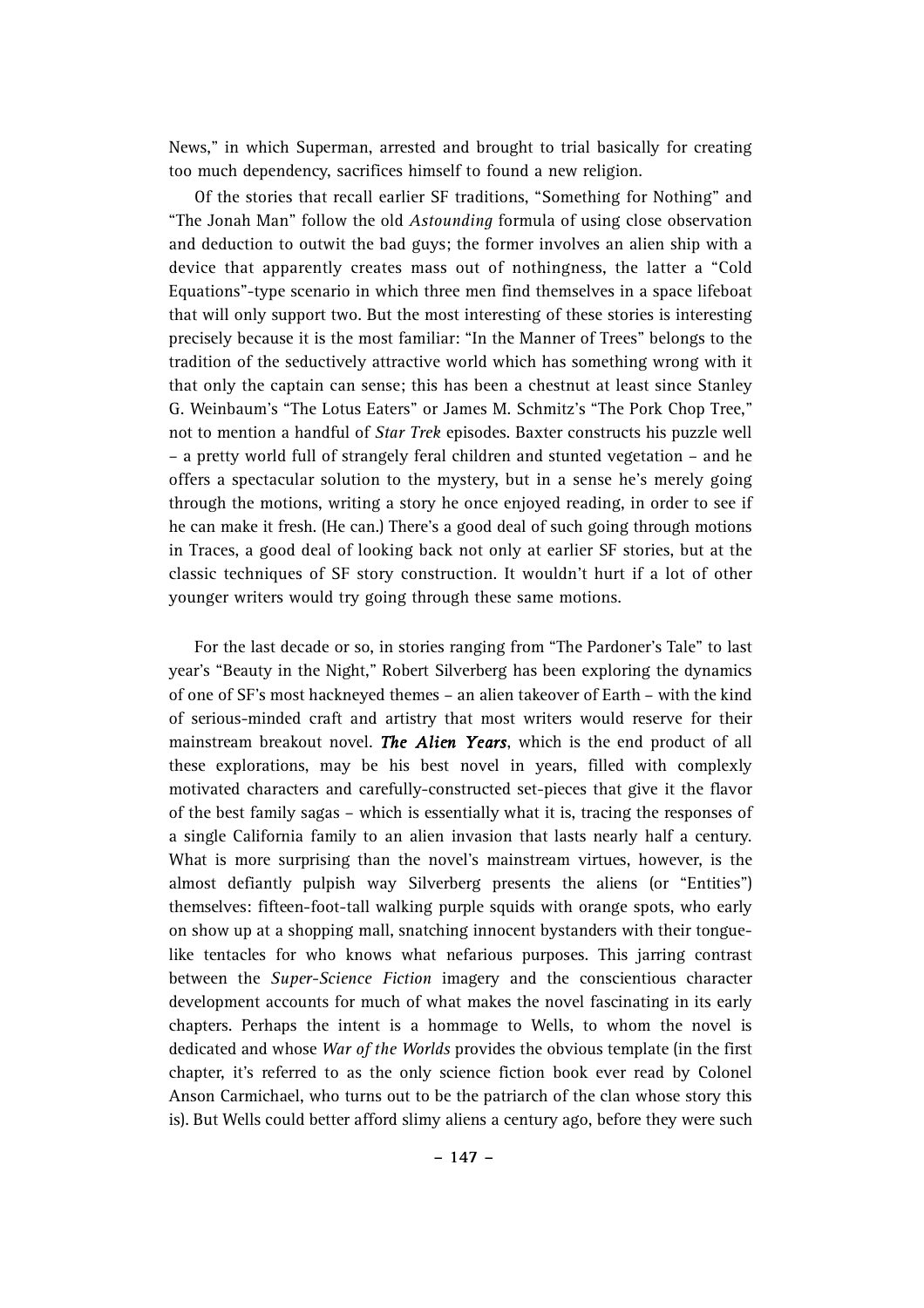cartoons; today the effect is a little like *Men in Black* redone by Joyce Carol Oates.

Not that there's necessarily anything wrong with that. As the narrative unfolds in a chronology that is ominously pegged to the present ("Seven Years from Now," "Nineteen Years from Now," etc.), the novel's pulp and literary strains move toward convergence. The most moving subplot in the novel details the story of Khalid Burke, a tale of child abuse and revenge which provided last year's stunning novella "Beauty in the Night". But later, as Khalid circuitously links up with the Carmichael family (in the part of his story that takes place after the novella has ended), he becomes more a functionary of the developing main plot, as the only human to have successfully killed an alien – and the only one who knows how to. Meanwhile, the aliens give up snatching folks from mall parking lots and recede into chilling enigmas, occasionally displaying terrifying power (for example, unleashing a plague that kills half the world population after they are unsuccessfully attacked), turning whole urban populations into refugees, and conscripting slave labor for mysterious projects such as building immense walls around major cities.

Throughout all this, and through the collapse of government that accompanies the alien rule, the resistance is embodied in the successive generations of descendants of Vietnam vet Carmichael at the isolated (and strangely untouched) ranch which becomes a last redoubt of human dignity, while most of the rest of the population suffers third-world oppression or turns into collaborators (called "Borgmanns" after a nerdy European computer hacker who, in a subplot, gains immense power by acting as a go-between for the aliens' computer systems). This family saga, with its prodigal sons turning into family leaders and various crises of survival (as when a nephew is discovered dating a collaborator), takes the novel far afield from Wells, and instead takes on the flavor of various novels of wartime resistance or proto-survivalist end-of-civilization homestead epics such as George R. Stewart's *Earth Abides*. While this enables the novel to develop the heroic resonance of a multigenerational quest, it doesn't provide Silverberg with a very satisfying means to resolve his overall plot, which tends to devolve into a familiar cycle of heroism and heartbreak, with a surprisingly flat ending that nevertheless succeeds in preserving the enigmatic nature of the Entities. Still, *The Alien Years* achieves a depth and scope rare among invasion tales, and if the main strengths of the novel reside in the various novellas that make it up (and no one does novellas better than Silverberg), that's more than enough to make it a major contribution to Silverberg's mature career.

In Tricia Sullivan's first novel, *Lethe* (1995) and in her first story, "The Question Eaters" (in 1995's *Full Spectrum 5*), she revealed a fascination with alternate modes of intelligence, and with the notion of planetary consciousness. Her second novel, last year's *Someone to Watch Over Me*, turned to a somewhat more earthbound setting, but *Dreaming in Smoke* is very much a logical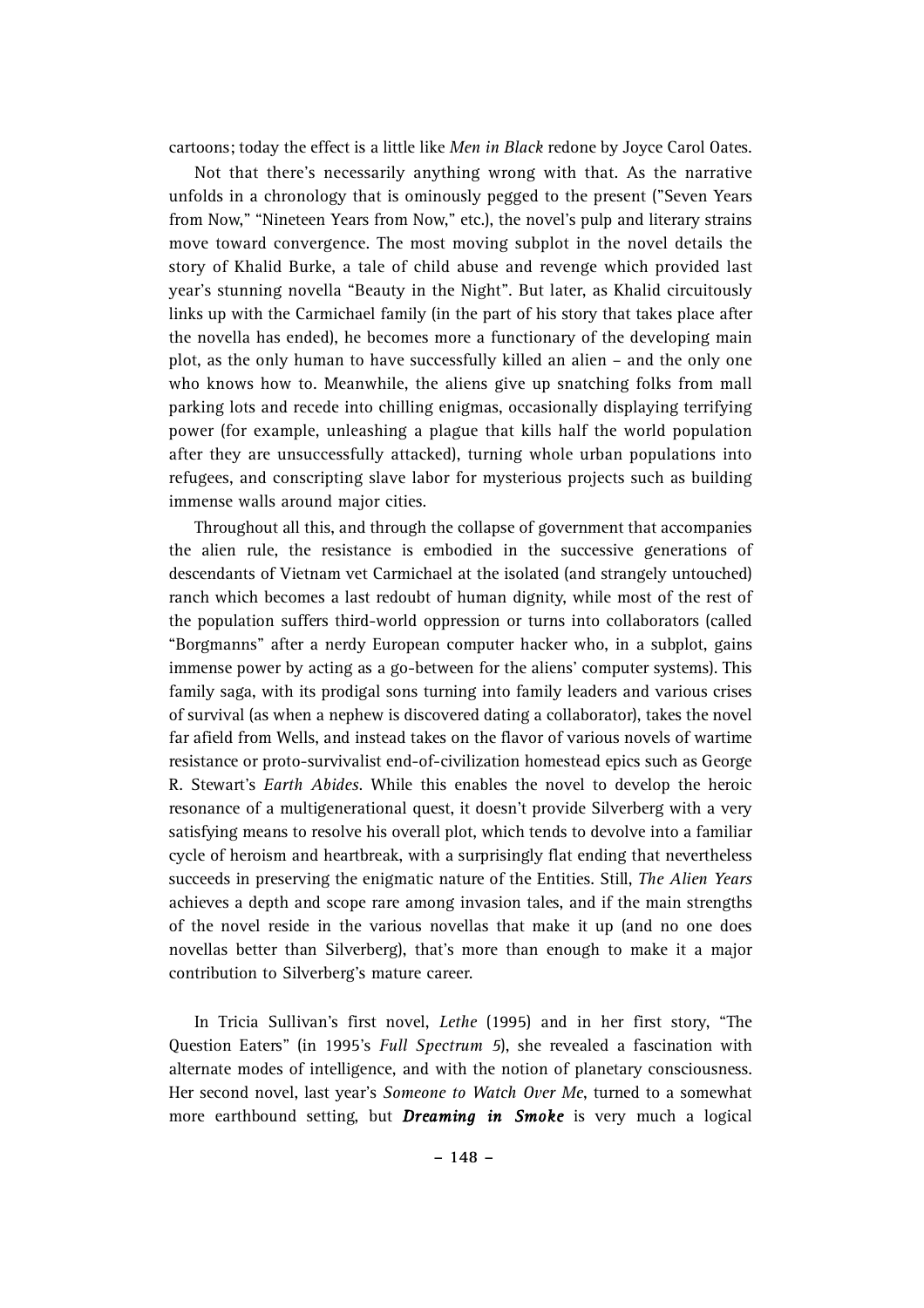continuation of the themes laid out in that first novel and story. It's set on the planet T'nane (why do SF writers think apostrophes sound alien?), which has turned out to be a lot less hospitable than its colonists had been led to believe based on earlier reports. They're forced to survive in sealed enclosures, trying to figure out how they can alter the atmosphere to provide sufficient oxygen for long-run survival. The most interesting feature of T'nane is a substance called "luma," an "indigenous biological structure" made up of native micro-organisms. Ganesh, the artificial intelligence which sustains the human colony, has figured out a way to control the luma, with the result that it seems to function something like an organic nanotech – or perhaps like the sentient ocean in Lem's *Solaris* In order for the human scientists to work with Ganesh, they need "shotguns" to – well, ride shotgun while they try to solve problems by means of Dreams enhanced by the AI. The rebellious young Kalypso Deed is such a shotgun, and when she's mediating a Dream for the hopelessly boring statistician Azamat Marcsson, something goes wrong: the core memory of Ganesh becomes corrupted, threatening a systemwide crash that could endanger the colony's ability to survive. And Marcsson – who of course is much more than he seems – disappears.

Sullivan's opening chapters show an energy and inventiveness that easily matches the best elements of her first novel: the society of supervisory Mothers and working Grunts is interesting, and Kalypso is a vivid and likeable heroine, fascinated by the pop culture and historical trivia of an Earth she never knew. Once she sets off in search of Marcsson, however, she becomes much more of a hapless heroine, undergoing a series of adventures designed as ever-widening revelations about the planet and its colonists. She meets a spectral woman named Neko, one of a group of exiles who have been altered to improve their chances of survival, and eventually is taken prisoner by the apparently insane Marcsson, who plans to use her in his bizarre experiments to change the planet's biology. The ideas here continue to be interesting, but now the smart dialogue and dramatic inventiveness is supplanted by a narrative in which cruelty is represented by cutting the tail off a kitten, and in which Kalypso thinks lame thoughts like "although she was physically his captive, her mind was her own". In the final chapters, the complex solution to the planet's mystery, along with Sullivan's fascinating ideas about language, consciousness, and nature, bring the novel to a successful conclusion, but it never quite recaptures the pizzazz of its opening scenes. Sullivan remains one of the most ambitious and promising new authors of the past few years, but in *Dreaming in Smoke* she could use a little more control of both tone and pacing. Like many conceptually bold SF novels, it's a tad too fascinated with its own ideas to let the narrative flow freely. Fortunately, the ideas do pay off. Almost.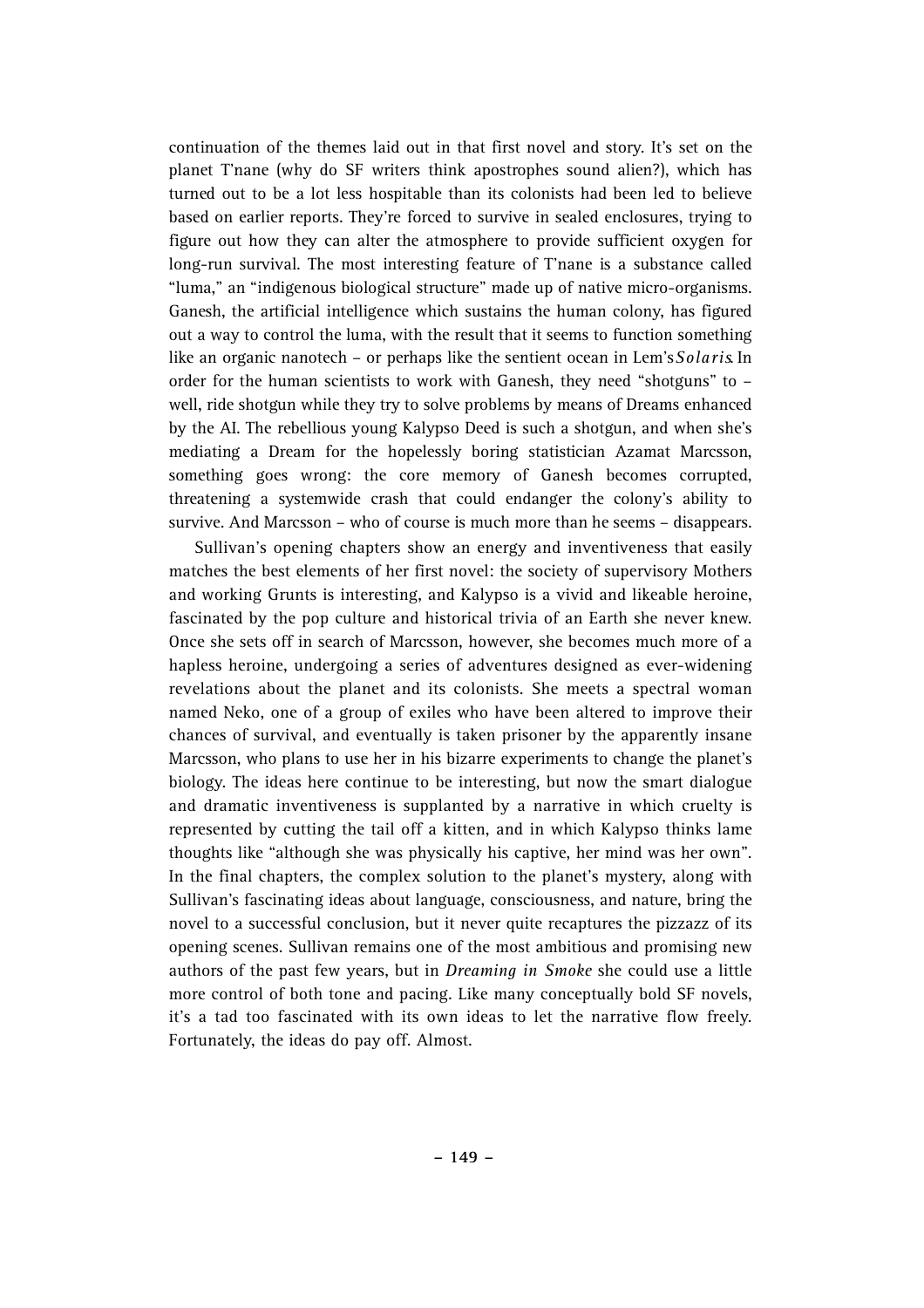## **~~ March 2000, Locus #470 ~~** *Revelation Space* ~~ Alastair Reynolds *Infinity Beach* ~~ Jack McDevitt *The Fourth World*  $\sim$  Dennis Danvers

**\_\_\_\_\_\_\_\_\_\_\_\_\_\_\_\_\_\_\_**

One could make the argument that for a good part of its history, hard SF has been involved in an ongoing effort to redeem, in both literary and speculative senses, the old guilty pleasures of the swooping Doc Smith-style space opera, a form that for many readers defined that raw SF version of the sublime which in the vernacular came to be called the Sense of Wonder. For all the delights of the old formulas, they were often flawed by gaping vaca ncies of perception – plotholes as huge as the galaxies that got busted, characters with the tinny voices of old 78 rpm records, cosmologies built around simplistic bull-session metaphors, scientific principles concocted for the sole purpose of getting to the end of the paragraph. In the last couple of decades, an impressive number of writers – Greg Bear, Dan Simmons, Vernor Vinge, and Stephen Baxter among them – have developed sophisticated strategies for reclaiming the wildest features of space opera without sacrificing too much in the way of human drama, coherent storytelling, or simple plausibility – and now, with big novels that seem to signal a promising millennial year for SF, both Alastair Reynolds and Jack McDevitt bid to join that company. In scope and complexity, Reynolds's *Revelation Space* is the more ambitious of the two, but McDevitt's *Infinity Beach* is a bit more coherent and focused in terms of both setting and character. Interestingly, both novels begin with the same puzzle: why are there apparently so few intelligent civilizations in the universe, and why haven't we run into them yet?

For Reynolds, a Welsh-born astrophysicist who has contributed with some regularity to *Interzone* over the last few years (his story "A Spy in Europa" appeared in Dozois's 1998 *Year's Best*), this question is the central mystery in a striking first novel that takes such delight in its own big-ticket inventions – artificial worlds, neutron-star computers, sentient oceans, billion-year-old wars, alien mind parasites, doomsday machines, transforming plagues, ancient cataclysms, massive starships, clones, underground cities, mysterious "shrouds" of spacetime – that it's hard to resist, even as we recognize the ways in which Reynolds shamelessly and cheerfully borrows whatever he needs from all the SF he has ever read or seen, including but not limited to Clarke, Herbert, Heinlein, Benford, Saberhagen, Baxter, Lem, Niven, Shaw, Anderson, and, one suspects, Edmond Hamilton, Jack Williamson, and Doc Smith himself. And the borrowing is not limited to the literature, either; more than three-quarters of the way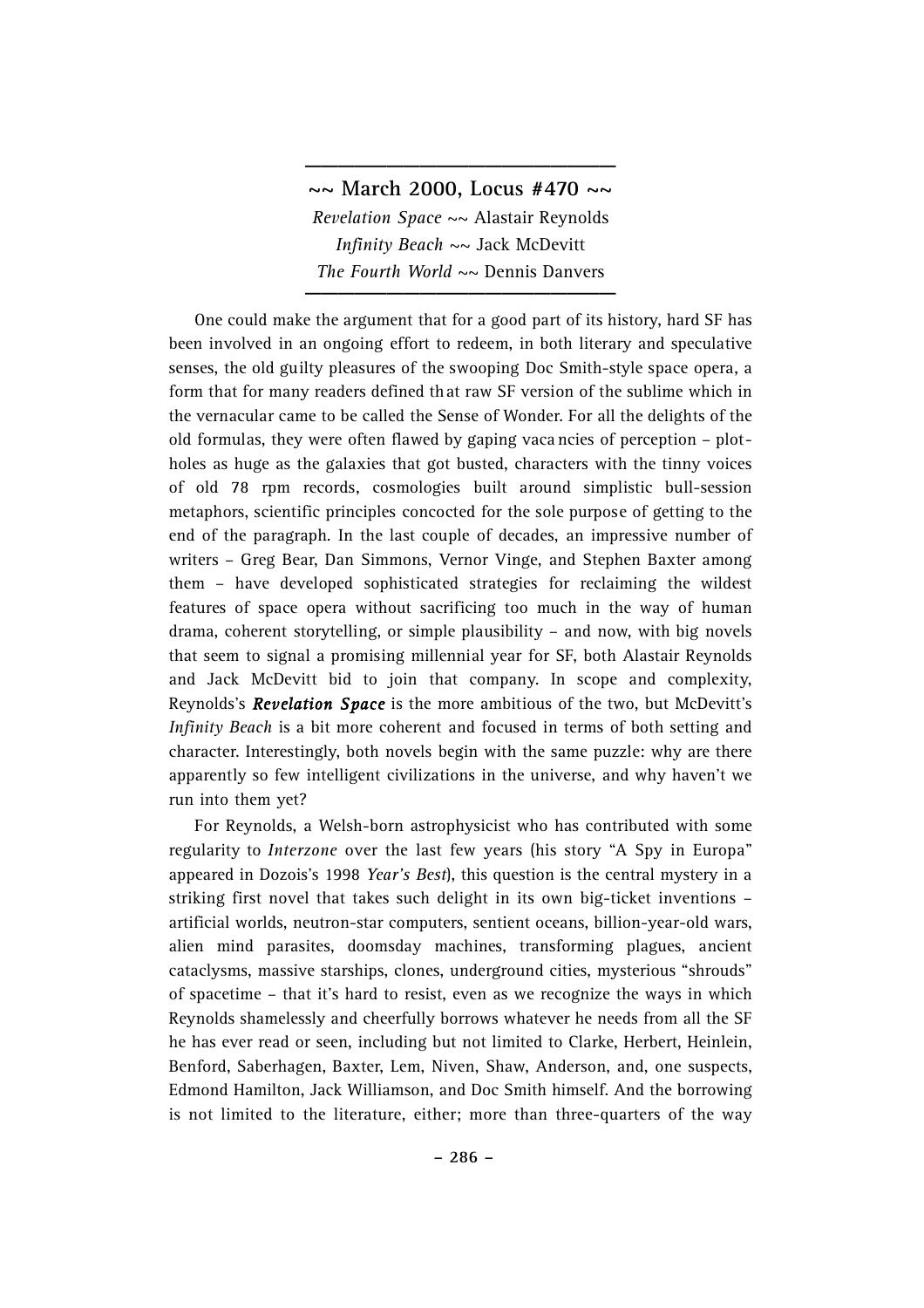through the book, when we think we've nearly seen it all, he hauls out the gory chest-bursting scene from *Alien* and plops it nearly intact into his careening endgame narrative. The dialogue, too, often sounds awfully familiar: a starship captain trying to persuade a colony planet to give up a captive sounds like Darth Vader as she threatens to begin blowing up towns ("'Count yourselves lucky that we began with one as small as Phoenix'"), and once he's on board the crew begins to talk like B-movie outlaws ("'Let's see how witty he sounds when you've shown him the Captain . . . That'll wipe the smile off his face'"). One of the unarticulated conventions even of much modern space opera is that the patterns of human speech for eons to come was established sometime in the 1930s by the screenwriters at Republic pictures.

The captive in question is Dan Sylveste, who in the beginning of the novel is off leading an archaeological dig on the planet Resurgam while his enemies plot against him back in the main settlement on the planet. Sylveste is seeking evidence that the alien civilization that once inhabited the planet, the Amarantin, may have achieved advanced technology before being wiped out in a mysterious Event – possibly a solar flare – centuries earlier. This in turn may provide clues to the larger mystery of why the universe seems scattered with extinct civilizations, but why so few thriving ones still survive. Meanwhile, we are introduced to Ana Khouri, a professional assassin hired by a shadowy figure known as Mademoiselle to find her way to Resurgam with Sylveste as her assigned target. Pretending to be a crew member, she signs aboard a "lighthugger" commanded by Ilya Volyova, who periodically consults the bloated and metamorphosing corpse of the ship's plague-ridden captain for advice. En route, with most of the crew asleep, Volyova is forced to kill in self-defense a crew member who seems inexplicably to have gone homicidally insane. (These chapters are set some years earlier, in order to allow for the travel time to Resurgam, where the various narratives join.) By the time they arrive, Sylveste has spent years in prison, and is being further discredited by a biography being written by the daughter of his enemy, with whom he falls in love and later marries. But the political and romantic intrigues quickly take a backseat to more cosmic mysteries. Why have so many dead civilizations been discovered? What happened to Sylveste when he visited the Pattern Jugglers, a living ocean with the capacity to reprogram and expand the minds of those who swim in it? What did he learn from Philip Lascaille, nearly driven mad as the only human to survive an encounter with the "revelation space" that surrounds a bizarre alien artifact known as the "shrouds," a radically distorted pocket of space-time? What happened to a group of colonists who stole a starship and left Resurgam decades earlier, only to disappear entirely? What are the roles of the god-like figure of Amarantin myth known as the Sun Stealer, or the terrifying beings known as Inhibitors who arose in the universe following the legendary Dawn War of a billion years earlier? Most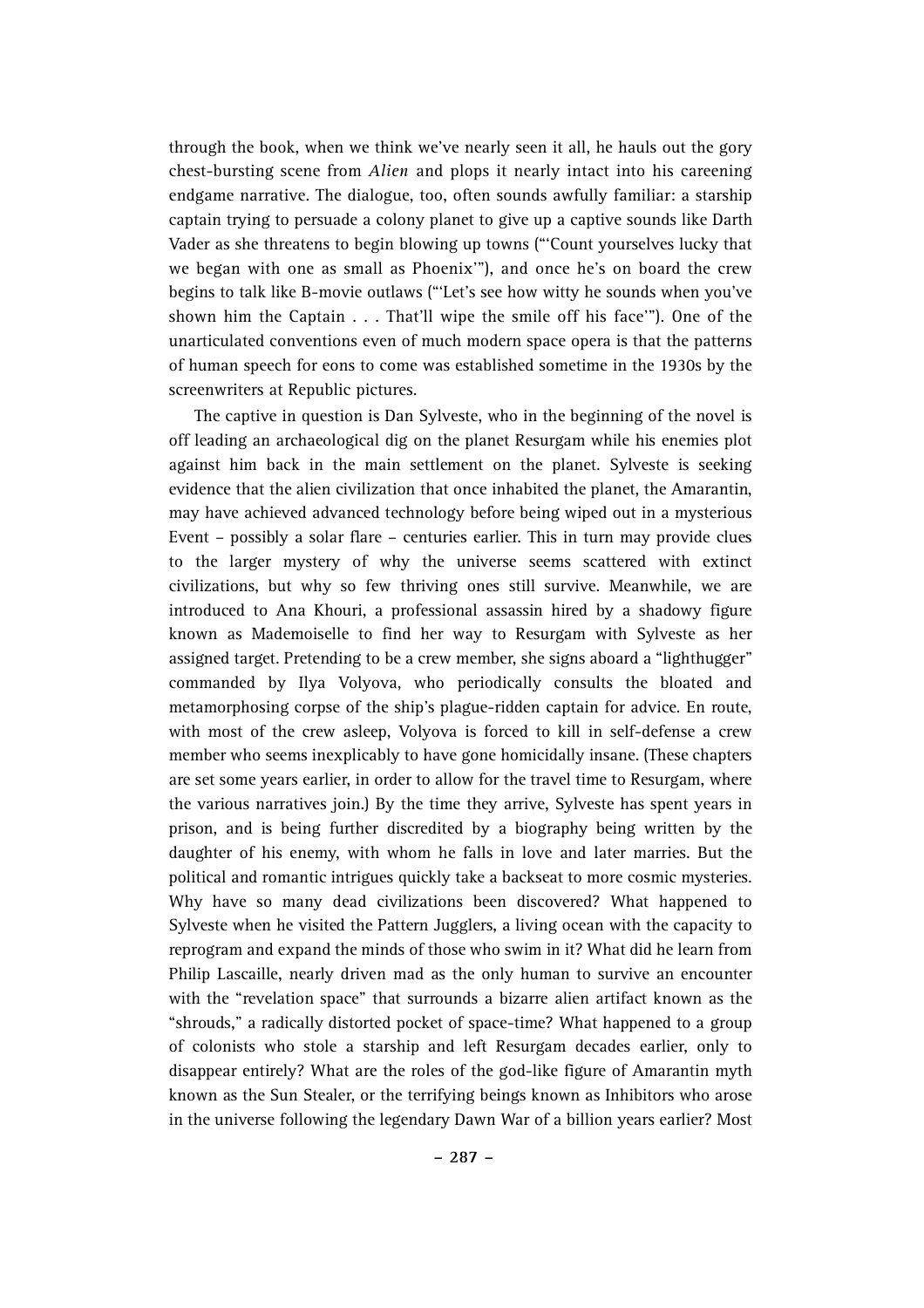im mediately, why does the figure known as Mademoiselle fear that Sylveste's actions might lead to the destruction of all humanity?

By the last quarter of the novel, Reynolds has a lot of balls in the air, and his main task is to link all these plot lines while accelerating the narrative toward a traditionally suspenseful conclusion, with Sylveste descending into the interior of an artificial world called Cerberus, toward the secret that may explain everything, but that may also set off another universal cataclysm such as the one that destroyed the Amarantin millennia earlier. Here, as elsewhere, Reynolds has to resort to somewhat mystical language to express the scope of the revelations he wants to convey, but the central idea – that the knowledge we so desperately seek can as easily lead to destruction as to salvation – is a classic space opera dilemma. Reynolds is not above invoking some familiar old SF tropes to get his effects; in addition to the *Alien* scene, we get a healthy dose of Things Man Was Not Meant To Know attitudinizing, the notion of powerful ancient machines programmed to be fiercely inimical to organic life, puppetmaster-like possession by alien entities, and the kind of last-ditch transcendentalism that Clarke always seemed to haul out after writing himself into a corner, even though Reynolds doesn't really seem to believe in it any more than Clarke did. This leads to a bit of wobbling and weaving as the narrative moves toward its spectacular climax, and Reynolds's prose is not always up to the task that his imagination sets for it, but conceptually *Revelation Space* delivers the goods, tying together its vast puzzles like a paranoid dream. Reynolds may be exploring territory similar to that which we've come most recently to associate with Stephen Baxter, but he does so in his own voice and takes his own risks. Although it's early in the year, this is certain to be one of 2000's most impressive debut novels, and one of the most significant large-scale epics of the year. It's enough to convince me that Reynolds is the next writer to watch in the long resurrection of the conceptually intelligent space opera.

Jack McDevitt, on the other hand, has been around for some time, and is not the first author who comes to mind in connection with boldly conceptual cosmic epics. Although he has always been concerned with finding expressions of the science fictional sublime, his work has earned respect more for its human drama and its obsessively driven characters than for any groundbreaking ideas. His novels may be more rotund and sentimental, but in many ways he reminds one of such expert midlist authors as Murray Leinster, much of whose work consisted of cover versions of familiar SF tropes, but who like McDevitt had a clear sense of the affective dynamics of the field, of what buttons to push and when. McDevitt's career as a novelist began with *The Hercules Text* (1986), which appeared the year after Carl Sagan's *Contact* and also concerned an alien signal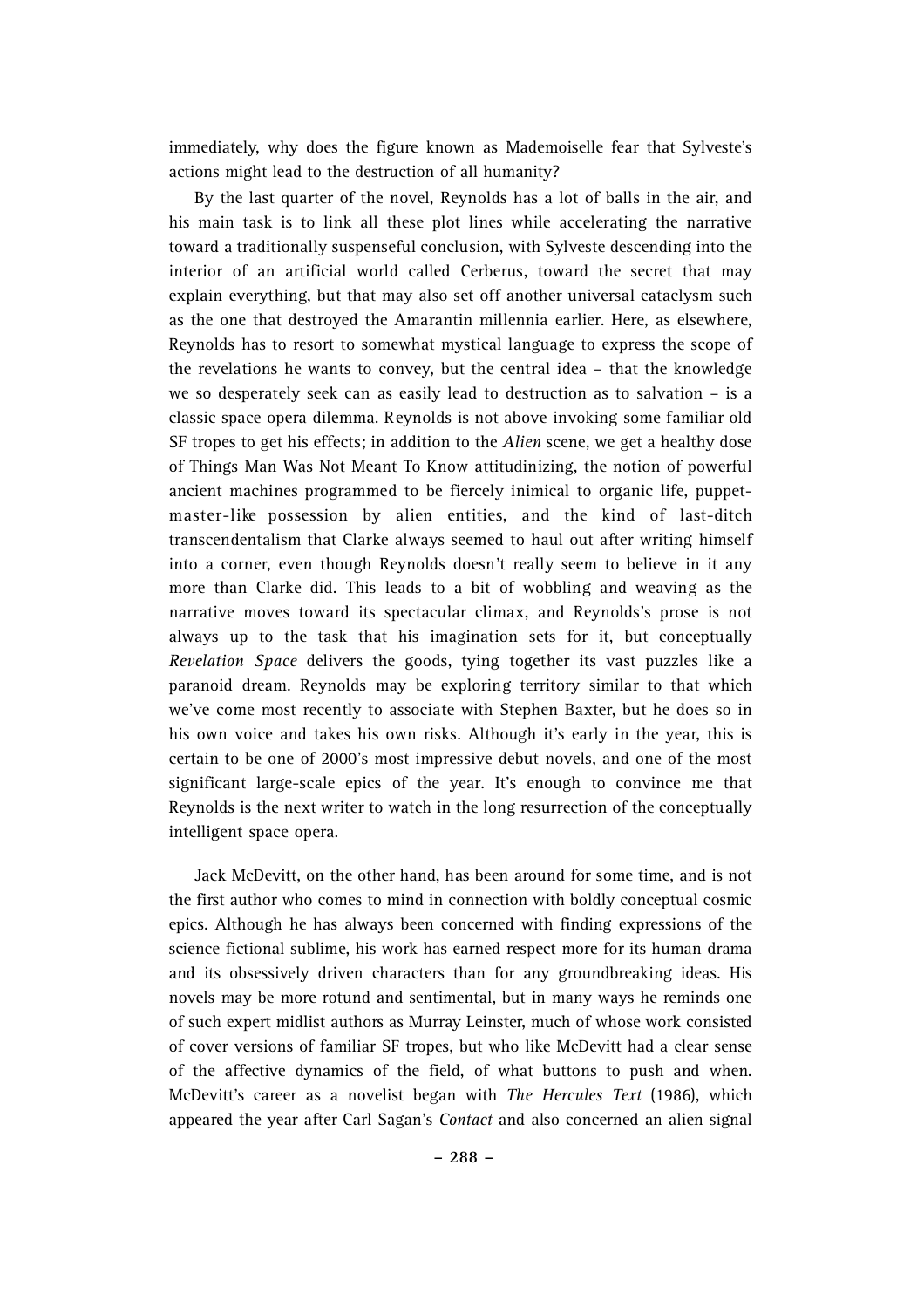from outer space; since then he's covered alien artifacts and ecological catastrophe (in *The Engines of God*, 1994), post-holocaust settings (*Eternity Road*, 1997), hidden alien gateways to other worlds (*Ancient Shores*, 1996), and cataclysmic meteor showers (Moonfall, 1998 - the same year two Hollywood blockbuster movies covered this topic). His new novel, *Infinity Beach,* despite an evocative title on the model of *Eternity Road* and *Ancient Shores*, actually returns to the theme of *The Hercules Text*, the search for extra-terrestrial intelligence and the effects of first contact. But by the time of *Infinity Beach*, humans have already colonized other worlds and are getting pretty desperate in their attempts to send clear signals to alien civilizations: as the tale begins, physicist Kimberly Brandywine and her team are about to blow up six stars at regular intervals in the hopes that the resulting novas will draw the attention of alien races where mere radio signals have failed. It's a fairly whacked-out idea, but it's not the last one we'll see in this book, and such unlikely setpieces are principally what lend the novel more than a little flavor of space opera. But as with most of McDevitt's best work, the driving force here is not the spectacle, but the passion and integrity of his protagonist as she explores a mystery that is genuinely compelling, and laid out with considerable shrewdness and sophistication.

The mystery centers around the disappearance some 27 years earlier of Kim Brandywine's older "sister" Emily (Kim is actually a much younger clone of Emily, but grew up viewing her as a mentor). Emily, whose obsession to find intelligent alien life clearly lives on in Kim, had been part of an aborted starship mission forced to return to their home planet Greenway because of engine trouble. Shortly after returning, she somehow disappeared from a taxi en route to her hotel, and has never been seen since. A call from a favorite old college professor whose granddaughter was also on that expedition sends Kim off on a new investigation of her sister's disappearance, which has long since become fodder for all sorts of familiar-sounding crackpot conspiracy theorists. But as she tracks down surviving witnesses and records, she begins to suspect that other events around the time of Emily's disappearance may be linked to it, in particular a mysterious cataclysmic explosion called the Mount Hope Event and an increasing number of local legends about mysterious lights and apparitions in a nearby area known as Severin Woods. Mostly, however, Kim begins to suspect that Emily's starship returned to earth not because of mechanical problems, but for some far darker reason which has been erased from even the sealed records of the ship's logs. At the same time, it becomes clear that someone doesn't want the investigation to continue: Kim not only alienates some of the most influential figures on Greenway, but eventually loses her job and indirectly causes the death of a close friend.

To the extent that McDevitt maintains a balance between the well-plotted mystery, complete with long-dead corpses and elaborately faked records, and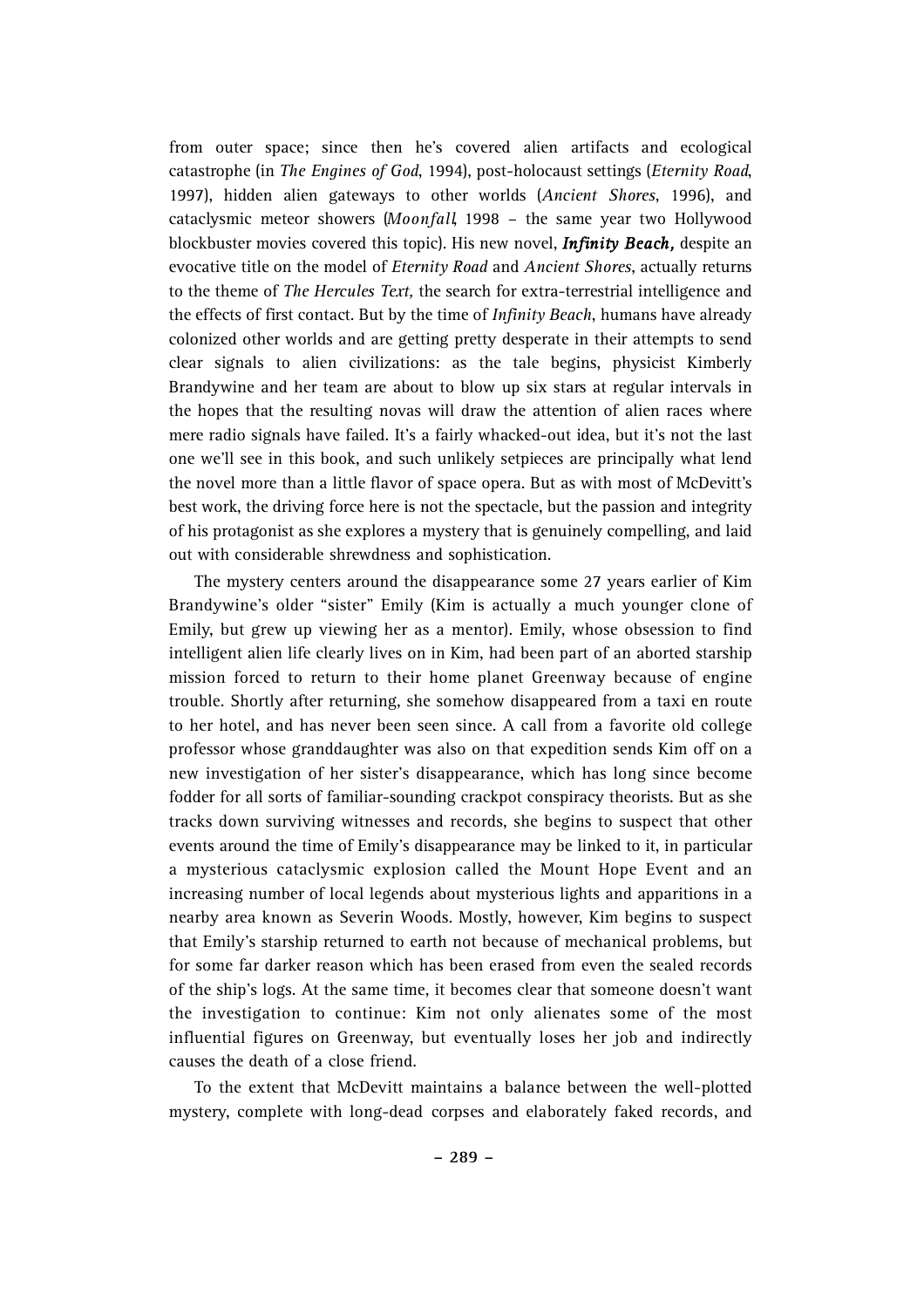the recurring ruminations on human loneliness that give both the novel and the character of Kimberly a degree of contemplative depth, *Infinity Beach* is among the most solid of McDevitt's novels. But it's not long before the narrative moves beyond the scope of a conspiracy investigation and turns into full-fledged space opera, with Kim and her friend Solly single-handedly stealing a starship in order to retrace Emily's earlier path and facing down amorphous genie-in-a-bottle aliens who may be hostile or simply frustrated. The usual questions of how to handle first contact are treated in the usual ways – how does one protect the earth from potentially hostile invaders, for example – although these developments, far from opening up the scope of the novel, seem almost anticlimactic after the ingenious unraveling of the mystery. The novel's real strength derives from the controlling metaphor that gives it its title, as McDevitt returns again and again to the vast sense of desolation that he suggests would accompany a final realization that there is no one else out there, a desolation echoed in the aching loss of self that Kim has long associated with her sister's disappearance. By setting the main action of the novel on the planet Greenway, with its single continent surrounded by a vast ocean, he underlines this metaphor even further. Kim's various adventures may get a bit silly, and McDevitt's aliens may seem a bit uninspired, but his evocation of one of SF's primal yearnings is genuine: something is needed to complete us, he suggests, and unless it's out there we'll never quite be whole.

Dennis Danvers is best know for his novels *Circuit of Heaven* (1998) and *End of Days* (1999), which posited the idea that most of humanity might eventually opt for problem-free immortality as software in a vast virtual reality environment known as the Bin, the creation of a god-like (or Hari Seldon-like) figure named Newman Rogers. The novels were less interested in the dynamics of software consciousness – an area much more elaborately explored by Greg Egan – than in such broad moral questions as what might constitute meaningful action in a world without mortality and suffering, or what might constitute godhood when near-godhood seems universal. Danvers's plots were also driven less by sciencefictional concerns than by the conventions of romance, with *Romeo and Juliet* i n particular providing a template for *Circuit of Heaven*. He's the kind of science fiction writer – and there have been a lot of them, most famously Bradbury – who never looks under the hood, who needs SFnal devices to get where he wants to go, but is not much interested in SF as such, nor in following up on the ancillary implications of his extrapolative inventions. This can work to his advantage in a novel like his new one, *The Fourth World,* by enabling him to keep a tight focus on an issue that is clearly of great importance to him, in this case the exploitation, poverty, and violence that continues to plague Third World nations even as industrialized society increasingly dopes itself into Web heaven. But it can also work to his disadvantage in that, despite the passionate rhetoric and the heartfelt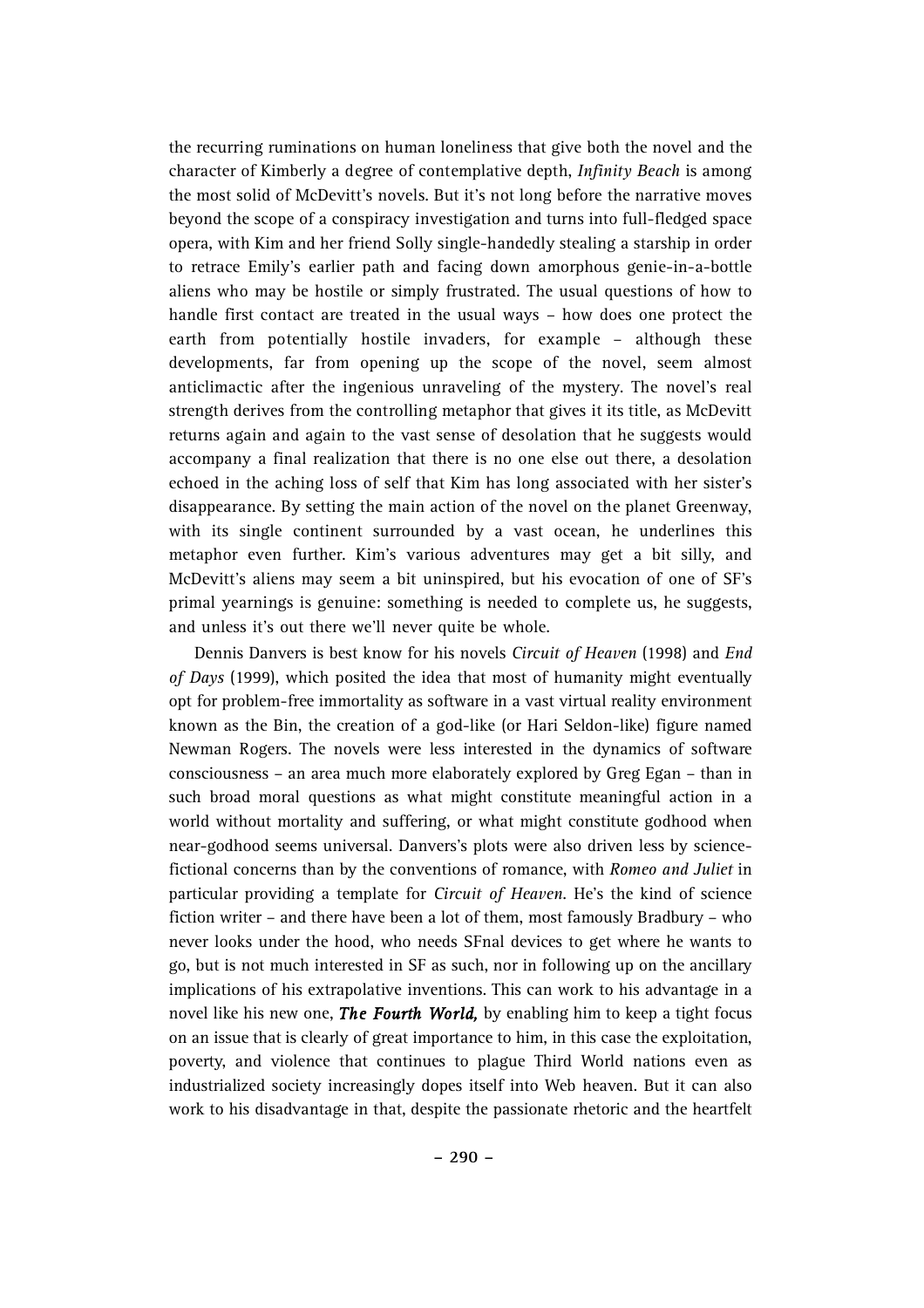pleas for justice, the narrative can begin to lose its moorings in extrapolative logic and drift perilously close to absurdity. Danvers is out to convince us that there is almost no limit to the inhumanity the rich are willing to visit upon the poor and that technology, far from liberating the world's outcasts, may well drive them further into economic slavery. These are worthwhile points, but they can be undercut when what should be a gasp at the horror of the revelation instead turns into a gasp at the stupidity of the idea. It's as though we've struggled all the way up the river to Kurtz, only to discover that he's really just Goldfinger, spouting harebrained plans for enslaving the world by cornering the gold market.

Danvers sets up much of the narrative in terms of a well-developed and effectively dramatic contrast between the virtual world of the Web – where so many of the world's affluent hang out much of the time – and the gritty, smelly, humid real world of the poor and disenfranchised, as represented in particular by rural Mexican peasants dominated by local warlords and exploited by corporations from the developed world. This contrast begins to profoundly disturb Santee St. John, a CNN-style roving reporter for a virtual reality website called NewsReal which conveys, for its jaded audience, sensations as well as sights and sounds. St. John witnesses a brutal massacre in a remote Mexican village, and is startled to discover that his editors are indifferent to it and the political realities it represents. He begins, rather unrealistically, to suspect that if only he could get the plight of third-world peasants on the virtual-reality web, people worldwide might rise up in indignation and, well, do something. It's a bit hard to believe that a seasoned reporter could be this naive, but one of the odd charms about this and other Danvers novels is the unlikely innocence and idealism of even the most experienced and mature characters; there is at times almost a prissiness in his characters' thoughts and dialogue, though this tends to disappear as *The Fourth World* moves further into darkness. St. John may not be long for his job at NewsReal, but he's a good candidate for recruitment into the Zapatista cause, and that's exactly what Margaret Mayfield, another expatriate, sets out to achieve. Naturally, they fall deeply in love, and join a scheme to bootleg thousands of copies of a new nanotech interface, designed to record and transmit experience without the need of external equipment: "'We hope to shame the world into justice by installing this interface in thousands of poor *chiapanecos* and flooding the Web with their lives,'" says a virtual representation of Zapatista leader Subcomandante Marcos. Margaret's job is to return to the U.S. and smuggle illegal copies of the interface to St. John, who will remain in Mexico to transmit them to the peasants. But it's not long before he disappears entirely, and Margaret has to go looking for him.

Her unlikely way of doing this is to recruit Webster Webfoot, a teenage delivery truck driver who is as expert in "webkicking" as he is contemptuous of it, and who, with a cute name that sounds like a lame attempt to bring the Archie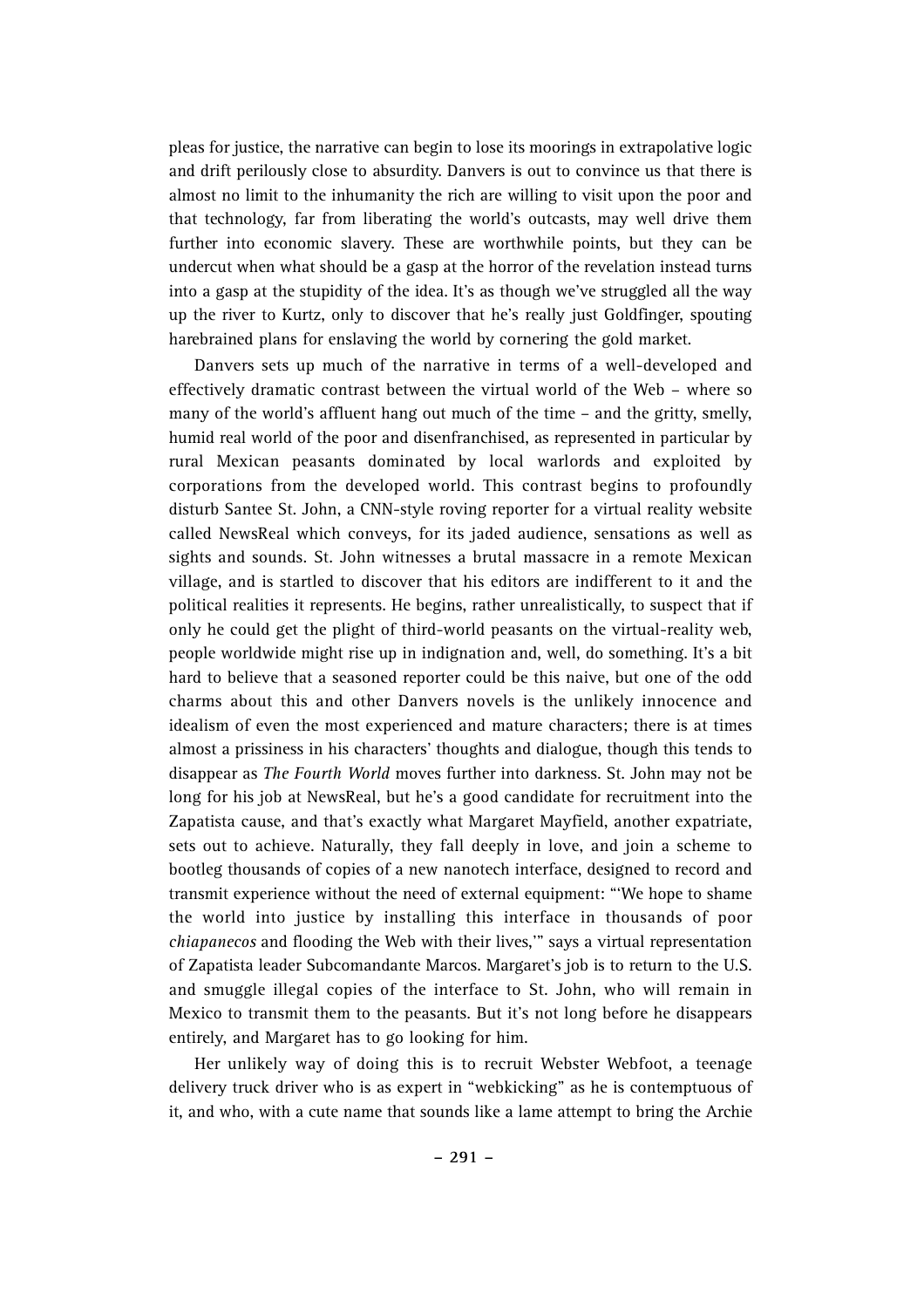comics up to date, is surely one of the more annoying characters in recent SF. Together they steal Webster's truck and head off to Mexico on the pretext of returning it to the manufacturer on a bogus recall engineered by Webster's VR girlfriend Starr, who lives in an orbital satellite repair station and longs to join the first colonists on a newly terraformed Mars, whose spaceship she watches being constructed in a nearby orbit. While Webster and Margaret set out in wartorn Mexico to find the missing St. John, Starr recruits a fellow worker to begin exploring her growing suspicions regarding the Mars mission. They also end up hijacking an official vehicle to explore the nearby spaceship, and what they uncover turns out to be a vast conspiracy which connects virtually everything in the plot so far, sometimes using chewing gum: the Mexican peasantry, the new VR interface, a mysterious valley full of spaceships in a remote area of northern Guatemala, St. John's disappearance, the terraforming and colonization of Mars, and a rogue Artificial Intelligence which seems to mastermind everything. It would be imprudent to reveal the exact nature of this conspiracy, but suffice to say that at least one reader was torn between breathlessness at its scope and brutality, and breathlessness at the boldness of inserting such a profoundly silly and economically unlikely idea at the climax of an otherwise serious novel. By the time we race through the final chapters, it takes a grappling hook to suspend our disbelief, even as we sincerely want to sympathize with the political message the author so deeply wants to convey.

Despite Danvers's obvious sincerity and the quotation from Zapata and Fuentes that serve as chapter epigraphs, *The Fourth World* also seems oddly guilty of the exact same sin of noninvolvement that St. John accuses his employers of: even though most of the action takes place among the Mexican *chiapanecos*, none of them are given the status of major characters, and nearly everything we see is through the eyes of a *norteamericano*: St. John, Margaret, Webster, even the crusty old expatriate Zack, who finally takes up a righteous cause after years of dissipated noninvolvement. The Zapatista movement may well want to show the world the travails of the third world first-hand, but they can't even get Danvers to do it in this novel: instead, the poor once again become nameless, statistical victims, rendered even more nameless and statistical by Danvers's mad-scientist-plot ending. More than in any of his previous novels, Danvers has a topic here worthy of his passion, and worthy of passionate attention. *The Fourth World* – the title suggests not only Mars, but the Web as well – is far more successful in its rhetoric than in its drama. Much as I would like to see more SF address the issues Danvers grapples with, his own approach wavers uncomfortably between the paternalistic and the absurd.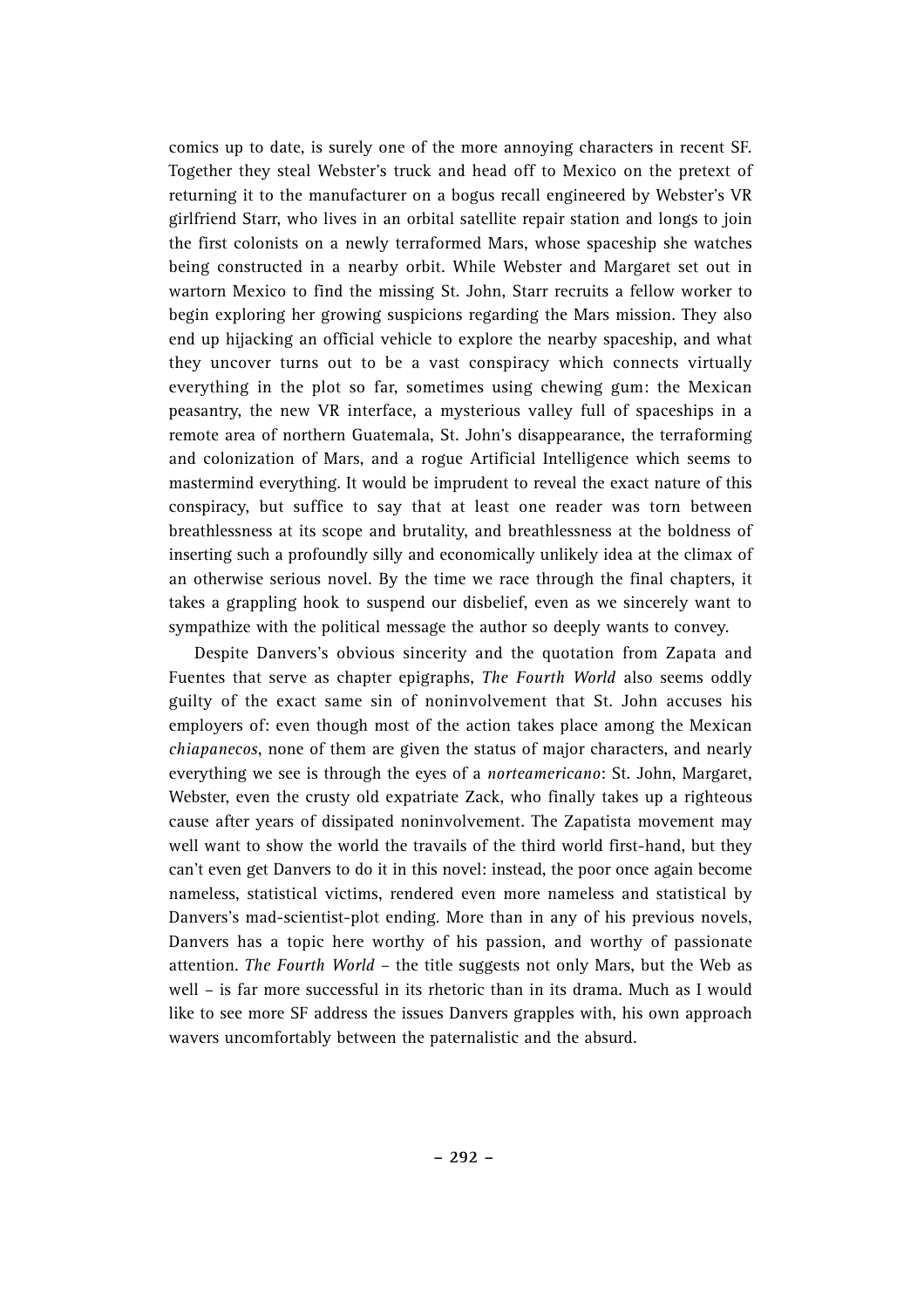### **~~ June 2001, Locus #485 ~~**

**\_\_\_\_\_\_\_\_\_\_\_\_\_\_\_\_\_\_\_\_\_\_\_\_\_\_\_\_\_**

*American Gods* ~~ Neil Gaiman

*From These Ashes: The Complete Short SF of Fredric Brown ~~*  ed. by Ben Yalow, introduction by Barry Malzberg *Immodest Proposals: The Complete Science Fiction of William Tenn, Volume I*  $\sim$  ed. by James A. Mann & Mary C. Tabasko

The notion that gods, like magazines, can fade away for lack of subscribers has been a favorite trope of fantasists since long before there was anything resembling a fantasy genre. Even Milton wrote an ode about it ("On the Morning of Christ's Nativity"), and it became a central part of the underlying mythology of those authors who helped defined the darker, sardonic strain of fantasy that emerged in the early twentieth century (Machen, Blackwood, Cabell, etc.) and their heirs, from Lovecraft and his circle on the one hand to Thomas Burnett Swann, Charles de Lint, and Robert Holdstock on the other. The idea so much a convention in short fantasy fiction that, after I finished reading Neil Gaiman's ambitious and accomplished *American Gods*, which sets itself up as a largescale full-frontal development of the theme, I found it showing up again, by pure coincidence, in short stories in two unrelated new retrospective collections. Lester del Rey's "The Pipes of Pan" (in *The SFWA Grand Masters: Volume Three*) and Fredric Brown's "The New One" (in *From These Ashes: The Complete Short SF of Fredric Brown*). Interestingly, both stories echo the main subtheme of Gaiman's novel – namely, what happens to the old gods in an America determined to create its own new mythologies and iconographies. Knight has an unemployed Pan finding work as a jazz musician, while Brown's more jingoistic tale (written during World War II) depicts elemental spirits terrified by the emergence of a powerful new godlike figure who is unmistakably Uncle Sam. It's as though Christianity wasn't bad enough for those put-upon classical deities; now they had self-worshiping democracy to deal with as well.

Gaiman, who is a writer acutely aware of his predecessors, specifically acknowledges Cabell, Roger Zelazny, and Harlan Ellison in a brief afterword to his novel, and indeed his parade of American deities sometimes seems like a direct allusion to Ellison's description of his subject in the introduction to the 1973 *Deathbird Stories*: "the gods of the freeway, of the ghetto blacks, of the coaxial cable; the paingod and the rock god and the god of neon; the god of legal tender, the god of business-as-usual and the gods that live in city streets and slot machines." Fairly early on in the novel, Gaiman's protagonist Shadow turns on a motel TV and finds the god of television, in the form of Lucy Ricardo, addressing him directly (and lewdly); later, in a kind of summit meeting between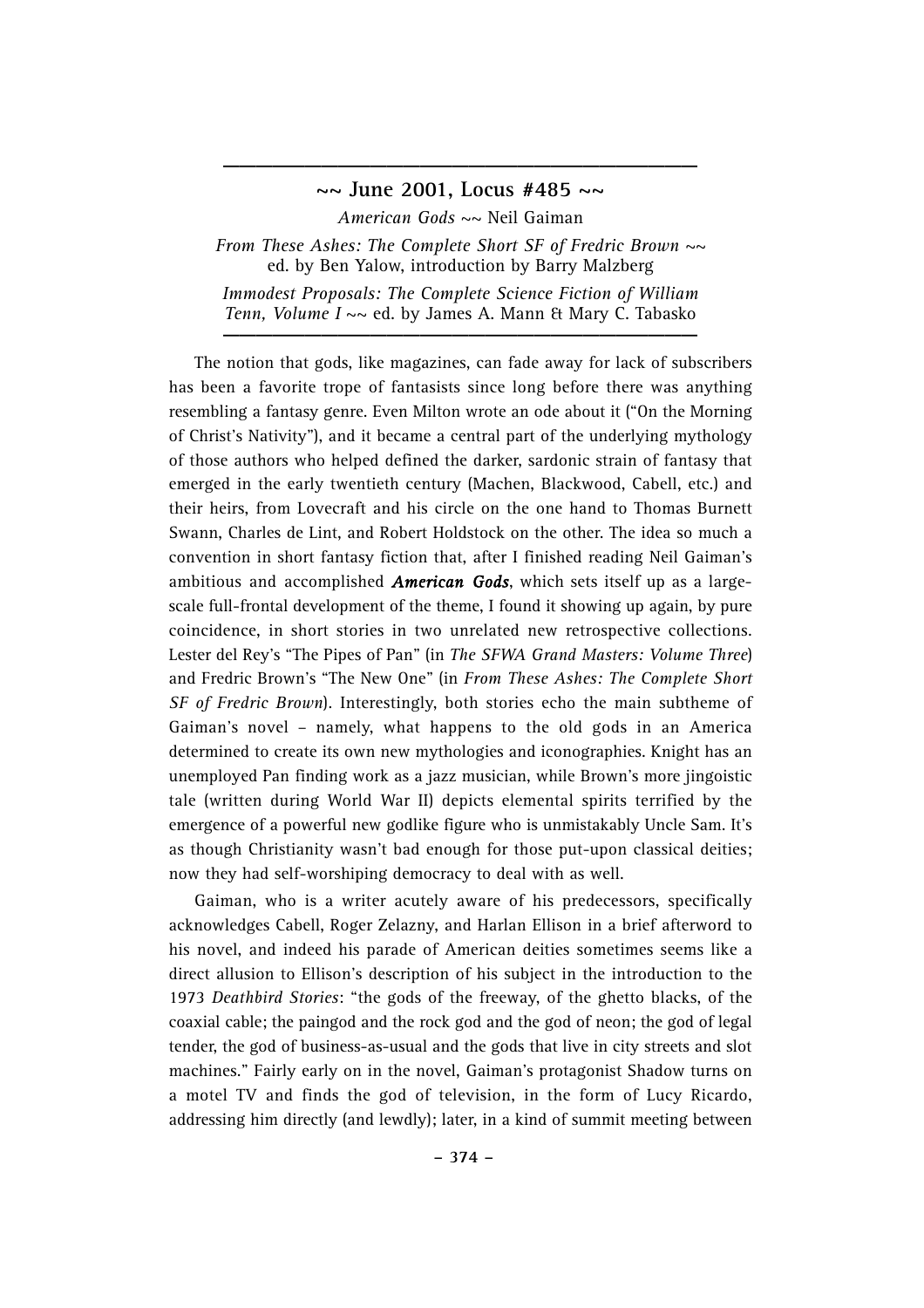the old and new gods, he finds that the latter group includes the gods of railways, airplanes, and cars, and other industries both emergent and obsolescent (America is not a healthy place for gods of any sort, it turns out, since its passions are so fickle). Unlike Ellison, whose exploration of the new gods was scattered over a decade's worth of stories connected only by this broad theme, Gaiman sets out to subsume this complex struggle between rival pantheons into a single epic narrative line and, even more challenging, to incorporate into the narrative a broad, closely observed spectrum of American life from the perspective of an outsider (an Englishman living in the Midwest) who seems to have lost none of the fascination of discovery – as though a modern de Tocqueville had decided to write up his observations in the form of an Arthur Machen fantasia. Obviously, this is a novel that takes considerable risks, and what is most impressive about it is the manner in which Gaiman, whose prose has sometimes seemed overly dependent on the charm of ancestral voices, manages to keep this all in balance, and to discover a voice that is clearly his own, and determinedly under control.

Chief among these risks are the danger of becoming overly schematic, and the danger of letting the free-form myths overwhelm the novelistic aspects of the narrative. For the most part, Gaiman avoids both, although there is a tendency to play a kind of guessing game with the reader as we come to realize that major character names like Wednesday, Low Key, or Mr. Nancy are coded versions of their mythical equivalents. And much of the mythology is developed through a series of interpolated stories ranging from the experiences of a very strange hooker in Los Angeles and a mysterious cab driver in New York to episodes of prehistoric visits to America, a group of Vikings arriving centuries before Leif Erickson and, most affectingly, a pseudo-slave narrative detailing the life of a brother and sister separated after coming to America. Partly this helps to establish that the various "elder gods" in the narrative are far more multicultural – some would say more politically correct – than is usual in such tales, incorporating aspects of African and Native American folklore as well as the more familiar borrowings from Greco-Roman, Norse, and Celtic myth; partly these episodes help lend the novel the kind of panoramic texture it requires without turning the central narrative line – the tale of the ex-convict Shadow – into a passive travelogue of pop mythology. Still, one wonders if the sometimes almost arbitrary changes of scenery are in part an artifact of Gaiman's past brilliant work in the graphic novel, with its demands for visual variety and tendency (at least in Gaiman's case) toward compound narratives. (There are other moments when the graphic novel peeks through, such as when the physical manifestations of the American gods are described in terms of cartoon icons.)

This is not to suggest that Shadow doesn't get around, or that his own personal traumas fail to carry the weight of the plot. Before he is even released from prison, he learns that his beloved wife Laura has died in an auto accident,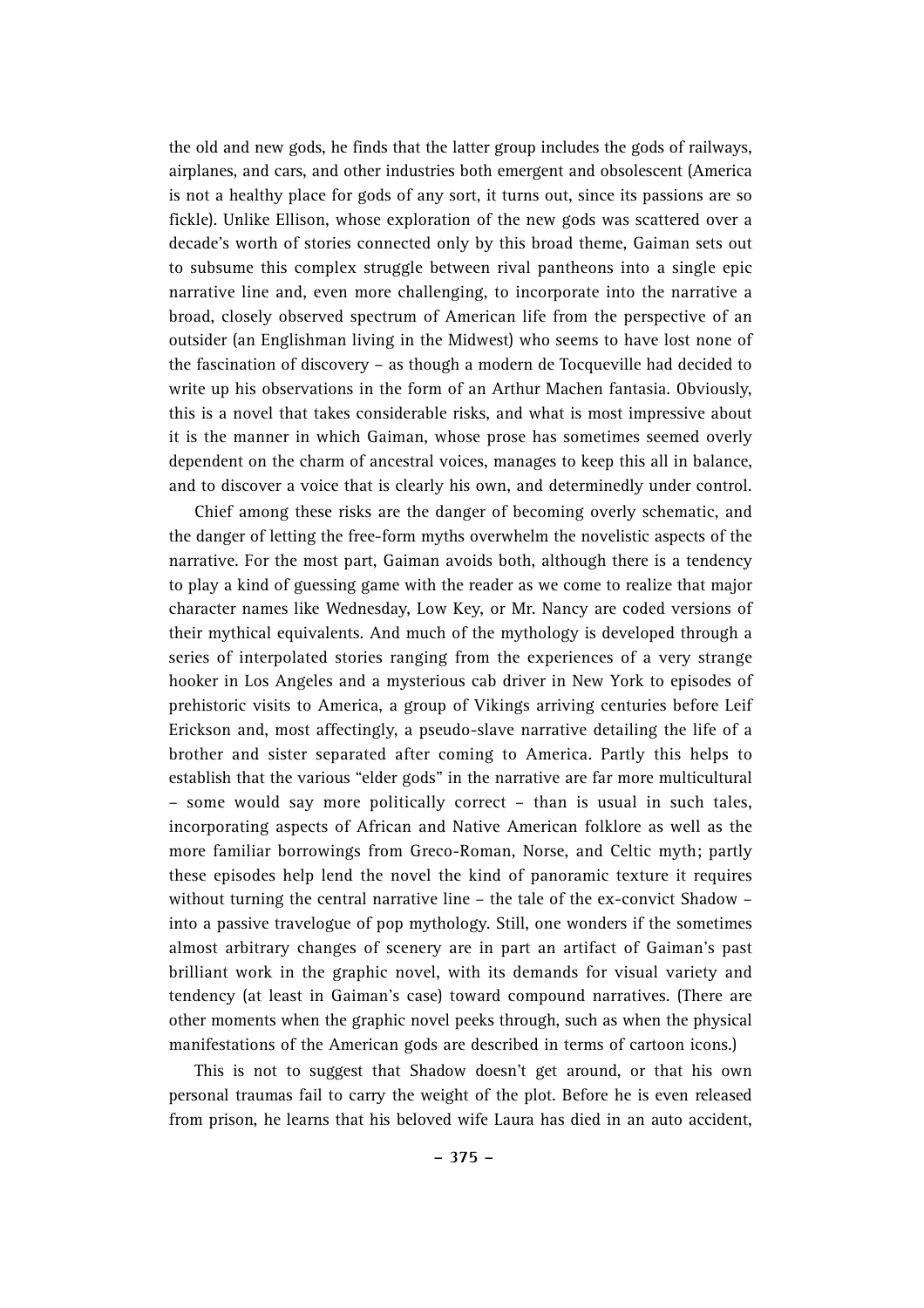and later that she had been having an affair with his close friend and employer, killed in the same accident. Offered employment by the mysterious Mr. Wednesday, who impossibly appears even when Shadow ends up in places where he could not possibly be traced, Shadow finds himself embroiled in a struggle between rival groups who, he comes to realize, represent the old and new gods seeking hegemony over America. Shadow, whose own more innocent idea of magic consists mostly of coin tricks, is soon fleeing all over the U.S. – to a group of Russian fortunetellers in Chicago, to a mysterious black train that might well have come out of an apocalyptic blues lyric, to Wisconsin's tourist-trap House on the Rock (where he witnesses his first conclave of gods), to a funeral parlor in Cairo, Illinois run by Egyptian deities, and eventually, in the dead of winter, to the idyllic small town of Lakeside, Wisconsin (from which he continues to make side trips to such iconic locales as Las Vegas, San Francisco, and Mount Rushmore).

But it's the setting of Lakeside, whose perfect charm is flawed only by the unexplained annual disappearances of little girls, that anchors the novel both mythically and geographically, serving at once as a frozen wasteland awaiting liberation from a hero and as an emblem of small-town America haunted by its own dark secrets. Assisted by a few allies – including his dead wife Laura, who takes on a genuine pathos as she tries to pass herself off as living – Shadow enacts the hero myth in surprisingly straightforward terms, in the process learning his own identity and mediating the war between the gods. That Gaiman can pack this much mythical freight into a fast-moving narrative without leaving the reader feeling assaulted by a blunt instrument is a tribute not only to his always considerable storytelling skills, but to a clear, controlled, and sophisticated voice that seems far more original and passionate than anything we've seen from him before. Gaiman has long been in the top rank of comic book narrative artists, but his fiction has sometimes seemed to gravitate toward solid if derivative entertainments. With American Gods, he moves persuasively into the front rank of fantasy novelists as well.

Over the past decade or so, no publisher has done a more heroic job of keeping classic short SF in print than NESFA Press, which has recently given us major retrospectives of Hal Clement, Eric Frank Russell, Charles Harness, C.M. Kornbluth, Cordwainer Smith, Anthony Boucher, and others. While some of the stories in these collections seem hopelessly dated period pieces, others are startling in their freshness and in the resonance they set up with much of the SF that has been written since. Much the same might be said of NESFA's newest offerings, *From These Ashes: The Complete Short SF of Fredric Brown* and *Immodest Proposals: The Complete Science Fiction of William Tenn, Volume I* – except that in both cases, the sheer efficiency and craft of these two writers keeps even the dated stories entertaining, often provocative, and sometimes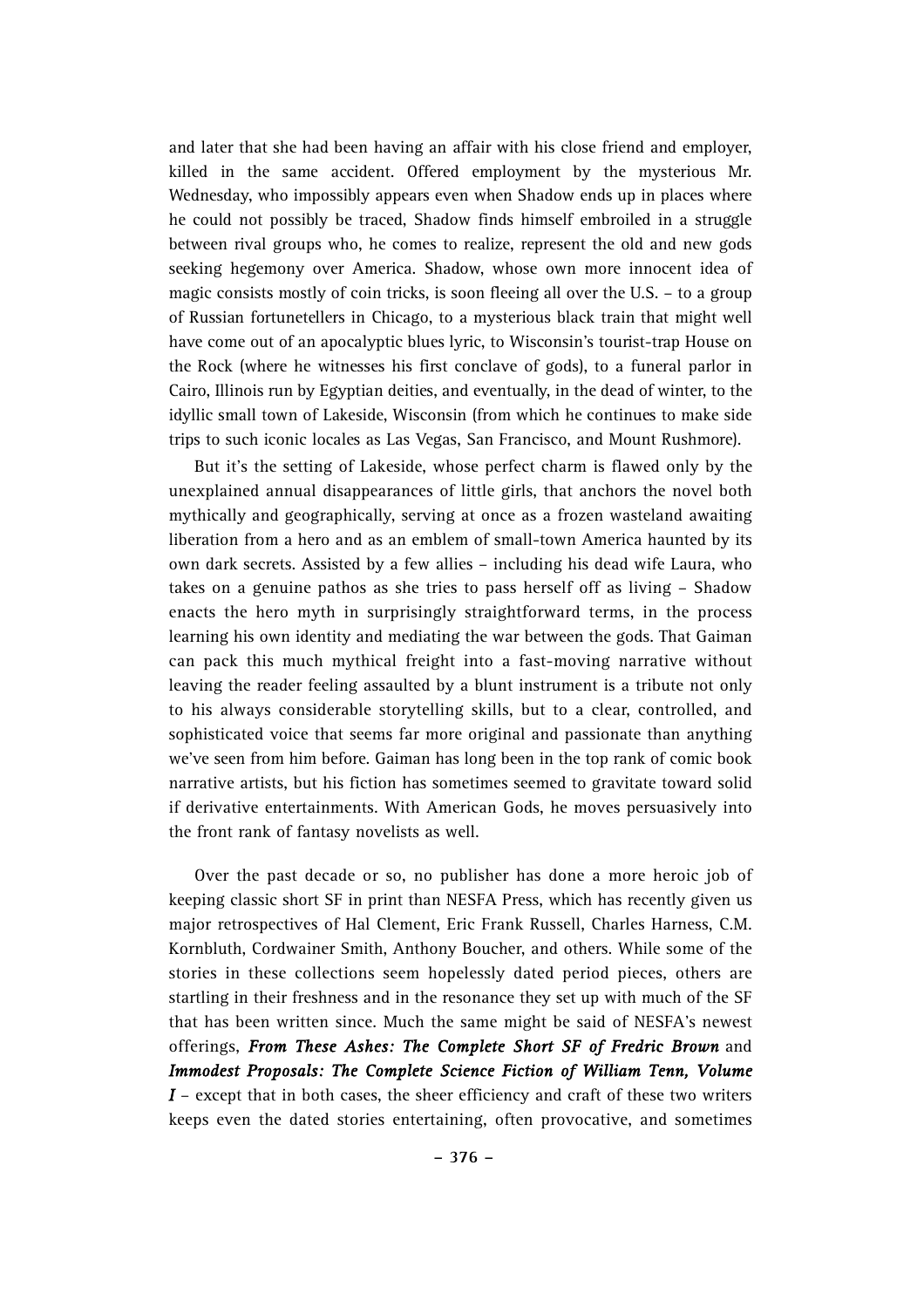unnervingly prescient, not so much in their predictions as in their anticipation of later modes of SF expression. Back in the 1940s and 1950s, Brown and Tenn (along with Pohl, Kornbluth, and a handful of others) virtually defined the possibilities of humorous or satirical SF, and Brown, together with Mack Reynolds, edited the first collection of comic SF stories for Shasta in 1953 (*Science Fiction Carnival*). Delightful as the stories in that collection were, with their comical mad scientists, Dogpatch-style rustics, and literal-minded robots, they also provide a pretty clear picture of the lowbrow nature of much SF comedy of that era, and thus offer a kind of benchmark for measuring what Brown and Tenn helped to accomplish.

Brown's posthumous reputation is probably stronger in mysteries than in SF, and the only full-length study of him that I know of, Jack Seabrook's 1993 *Martians and Misplaced Clues: The Life and Work of Fredric Brown*, spends far more time on such novels as *Night of the Jabberwock* and *The Fabulous Clipjoint* than on the the more than 100 fantasy and SF stories included in *From These Ashes* (I actually count 111, but of course many of them are the famous onepagers, and even this prolific output pales in comparison to the detective fiction Brown published in the pulps, which filled several volumes when reprinted in the 1980s). In SF, Brown tends to be remembered for those pungent short-short stories and a small handful of minor classics, such as "The Waveries," "Letter to a Phoenix," and "Arena" (which had the dual distinction of being voted into the first Science Fiction Hall of Fame anthology and providing the basis for an episode of the original *Star Trek* series). Because, perhaps, of his long training as a mystery writer, he was well-suited to construct the kind of puzzle tales that were a mainstay of Campbell's *Astounding*, but his mordant humor and cynicism made him anything but a characteristic *Astounding* contributor. "Letter to a Phoenix," for example, is a somber post-Hiroshima elegy from 1949 in the form of a letter addressed to humanity (the Phoenix of the title) from a far-future near-immortal which views the next several millennia of human history as a succession of annihilating wars and painful periods of rebirth; humanity is "the only immortal organism in the universe," but also the only one to reach "a high level of intelligence without reaching a high level of sanity."

This Twain-like nihilism lurks beneath the surface of even Brown's most famous tales. "Arena," with its one-on-one contest of champions as the deciding factor in a human-alien war, looks like a Campbellian celebration of human ingenuity until one remembers that the vastly superior aliens who stage the combat are cheerfully willing to commit genocide against the losers without regard to moral probity. Other aliens ready to enslave humanity are thwarted in "Man of Distinction" only because they make the mistake of choosing as their test subject a hopeless drunk; in "Not Yet the End" (one of the earliest of the short-shorts), they mistakenly capture monkeys instead of humans, and in "Me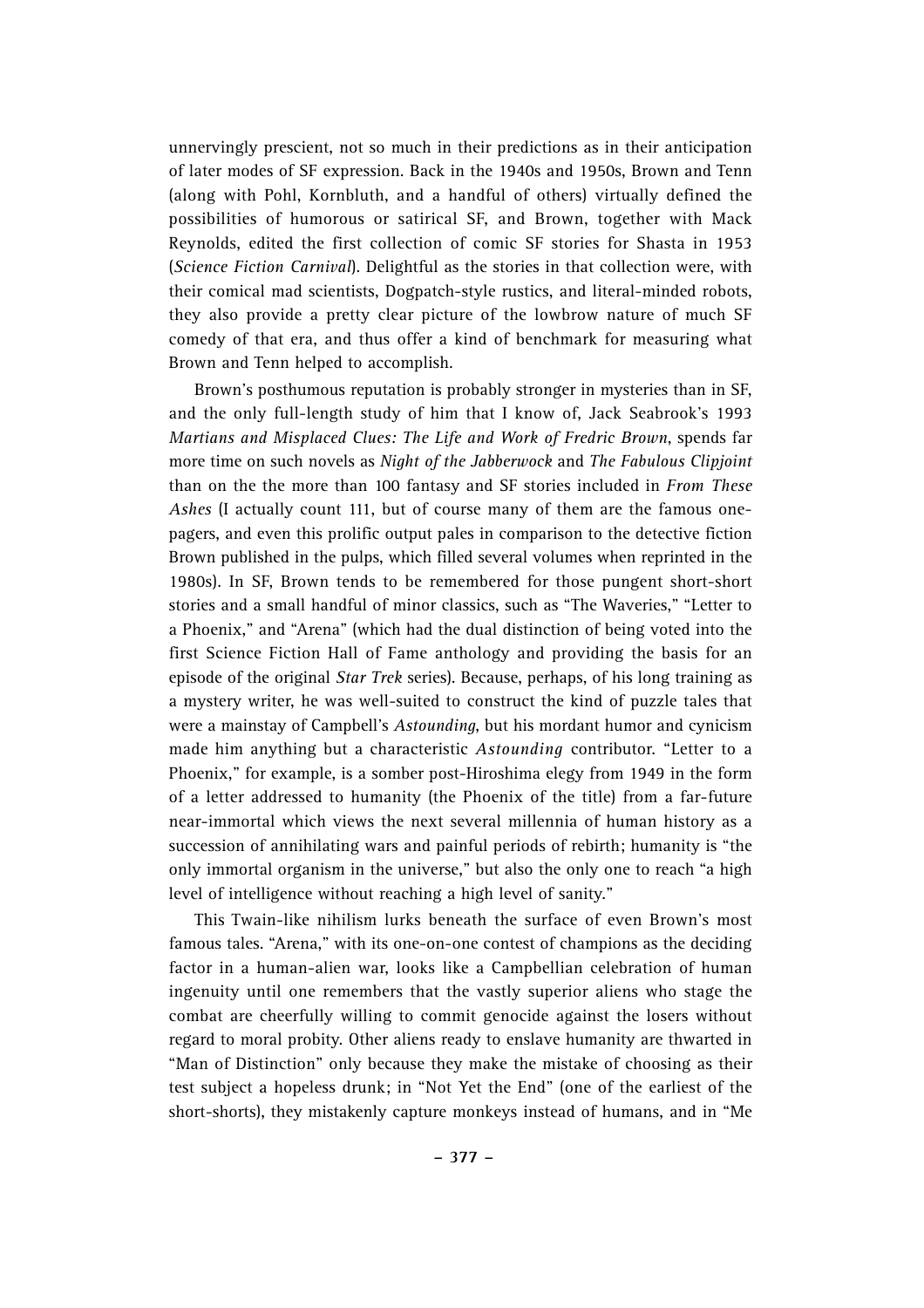and Flapjack and the Martians" it's a donkey that saves the human race. Nor does Brown place much faith in technology, which he tends to treat with an almost superstitious awe and which seldom, in his tales, moves much beyond the level of his own past experience as a linotype operator. Still, he manages to anticipate with remarkable acuity anxieties that would later become major themes in SF. "Etaoin Shrdlu" concerns a linotype machine that takes on a life of its own, making demands very much along the lines of what we would now call artificial intelligence, until its owner tricks it into inaction by feeding it Buddhist texts. In "The Angelic Angleworm," misprints caused by a faulty linotype machine in heaven result in bizarre occurrences on earth, as when "angleworm" comes out "angelworm" and produces a worm with tiny wings and a halo. It's a waggish joke, but one that might well appeal to postmodern sensibilities about language and reality.

Indeed, apart from the delights of Brown's wiry style and the nostalgia of revisiting old favorites, one of the most striking things about this collection is the number of ways in which Brown, with probably nothing much more than a deadline in mind, managed to anticipate later modes of SF and irrealism. The advertising satire that one associates with Pohl and Kornbluth in the 1950s shows up here in a 1945 story, "Pi in the Sky," in which constellations are apparently shifted to form an ad for soap. Early versions of the SF crime story show up in "Daymare," a murder mystery set on Callisto, and "Crisis, 1999," in which criminals learn to flawlessly pass lie detector tests. Aliens that consist of nothing more than electromagnetic radiation seem familiar enough today, but were nearly unheard of in 1945, when "The Waveries" was published. The existential apocalypse of "The Last Train" has an almost New Wave feel to it, and the self-reflexive textualism of "The Yehudi Principle" – a story that ingeniously, and literally, ends up writing itself – seems to anticipate all sorts of post-1960s narrative games. "The Hatchetman" is a 1951 tale with Dickian themes of identity and the kinds of ethical questions we would later see in cloning stories. And, as we noted at the beginning of this column, the idea of the old gods making way for the new shows up in "The New One," from way back in 1942. (The decision of editor Ben Yalow to simply present the stories in chronological order by year seems to me a good one, since it permits us not only to watch Brown's development in SF, but to get a sense of how remarkably early some of these modern-seeming stories really were.)

And then, of course, there are those short-shorts, which have very nearly given Brown a generic identity like Xerox ("doing a Fredric Brown" is a shorthand I've heard among writers and fans more than once). Most of these are little more than jokes involving time paradoxes, demons, and puns, and at least one of them, "The Answer," entered folklore as one of the earliest computer jokes (when all the most powerful computers are linked together and asked if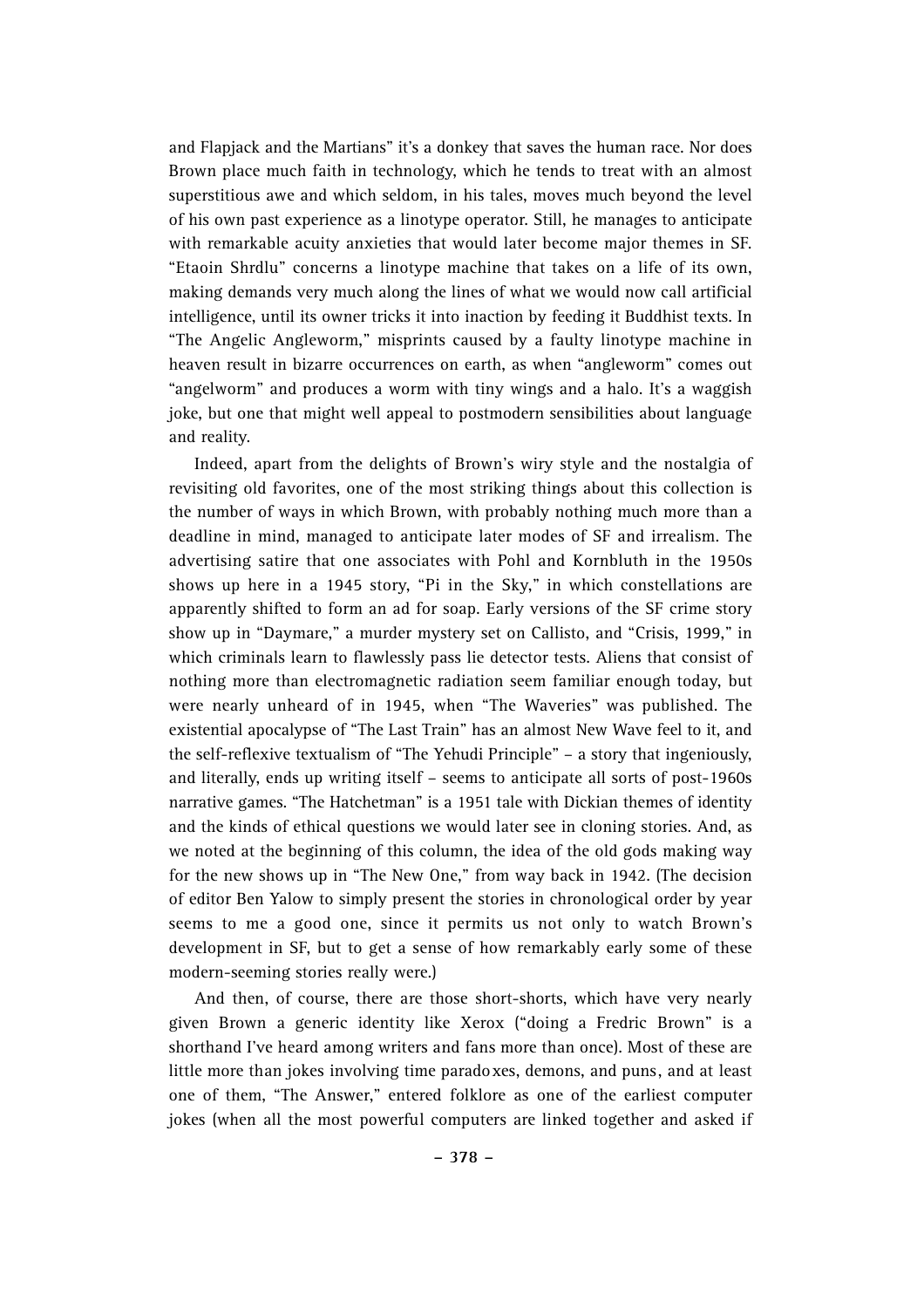there's a god, the answer, which comes back accompanied by a lightning bolt, is "Yes, *now* there is a God"). But contrary to most of our memories, not all of these are simple comic vignettes; some, like "Nightmare in Blue," are meant to be disturbing in the manner of real nightmares (in this case, a father who fails to try to rescue his drowning son because of his own inability to swim watches as the boy drowns in three feet of water), while others, like "The Weapon," pack a deliberate moralistic punch: a scientist working on a superweapon is visited by a stranger, who challenges him on the question of whether humanity is mature enough for such a weapon; the scientist argues that his only responsibility is the advancement of science. When the stranger leaves, the scientist finds that he's left behind a "gift" for the scientist's severely retarded son, and thinks "*only a madman would give a loaded revolver to an idiot*." An even slighter story, "Reconciliation," depicts a quarreling couple who reconcile just as the bombs begin to fall: "Outside in what had been the quiet night a red flower grew and yearned toward the canceled sky". Brown may never have taken his SF quite as seriously as many of his colleagues, but sentences like that suggest that he took his craft quite seriously, and that he may have a good deal more to offer us today than we think we know.

William Tenn, or Philip Klass, wrote an appreciative introduction to a 1978 reprint of Brown's *What Mad Universe*, and it seems entirely appropriate that the two premiere dark humorists of SF's golden age should have been kindred spirits of a sort. But Tenn, who produced even less at novel length in SF than Brown did (his only novel was the 1968 *Of Men and Monsters*, an awkward title that led some readers to believe it was another story collection), still had a more ambitious agenda: if Brown left a legacy of anarchic themes and narrative tricks, Tenn produced a body of longer, more complex work that looked toward a whole tradition of savagely satirical SF from Kurt Vonnegut to James Morrow and Terry Bisson. His quintessential story, which ought to be far more of a classic than it is, is "The Liberation of Earth," an antiwar parable of such uncompromising cynicism – the earth is repeatedly "liberated" by warring aliens until it is virtually destroyed – that it took three years to get published, and even then (in 1953) in a bottom-of-the-market pulp. Much the same thing happened to the equally famous "Brooklyn Project," which covers the same territory as Bradbury's "A Sound of Thunder" – minuscule changes caused by time travel to the past result in enormous differences in the present – but presents the familiar material in a context of a wry satire of government secrecy and bureaucracy (this one ended up in *Planet Stories*). Hubristic government secrecy is also the satirical target of "Project Hush," in which the Army and the Navy are unaware of each other's moon shots. These stories also serve as examples of Tenn's most recurrent themes, aliens and time travel.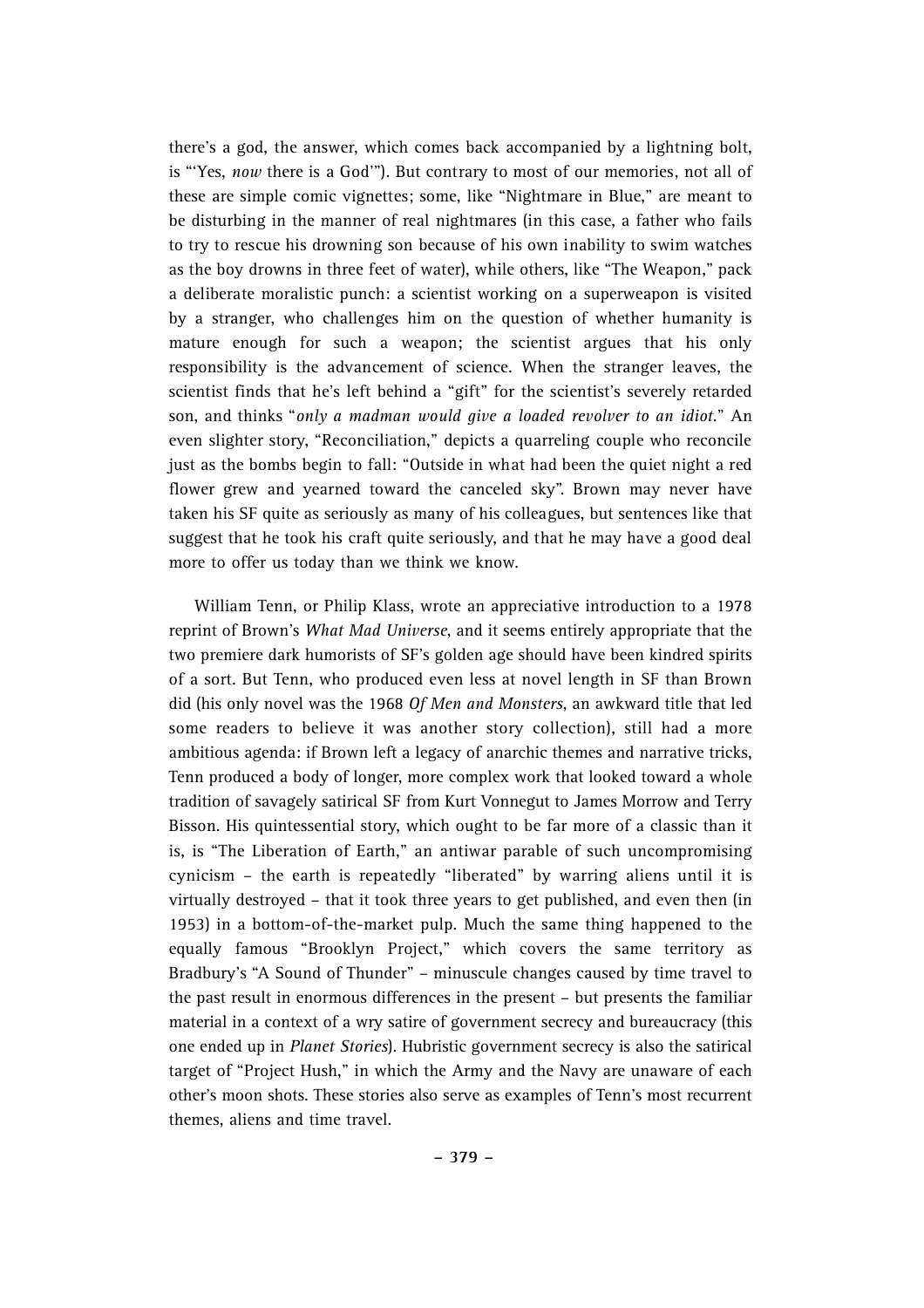Unlike Brown, Tenn is fortunately still with us, and one of the pleasures of this first of two projected volumes is that the stories are accompanied by informative and pungent footnotes by the author, giving the whole thing something of the flavor of a memoir as well as a story collection. (Tenn also shows himself to have a clever critical vocabulary, referring to stories set in specific future years as "undated" or "dedated" when those years come to pass, or coining "temporal provincialisms" for SF's habit of depicting present-day behaviors, such as smoking, continuing unchanged in the future.) Instead of simple chronological order, the editors have chosen to group the stories according to five subheadings. The first, "Aliens, Aliens, Aliens," includes a complex future espionage tale, "Lisbon Cubed," "The Deserter," in which the title character is a giant suicidal alien, and two stories about variant sexuality, "Venus and the Seven Sexes" and "Party of the Two Parts" (which deals not with seven sexes, but with one, and raises the question of what might constitute pornography for an amoeba). In "The Flat-Eyed Monster," the title creature is a human who, abducted by aliens, finds he can kill them with his own fear – until the knowledge makes him fearless, and thus vulnerable. And in "The Ghost Standard" – the most recent piece in the book, dating from 1994 – a human and an alien, trapped in a situation in which only one can survive by eating the other, decide by means of a game of Ghost with the onboard computer as judge. There is a suggestion of Brown's "Arena" here, and it's surprising how often Tenn echoes the work of earlier SF writers, informing it with a wittier and more caustic sensibility. "Child's Play," for another example, echoes Kornbluth's classic "The Little Black Bag" in that its central conceit involves an artifact from the future which inadvertently falls into the hands of a contemporary failure – in this case a lawyer who receives a "Bild-A-Man" set enabling him to create life. He eventually makes a copy of himself, but faces an ironic fate when a representative from the future arrives and has to decide which of the two is the inferior copy to be disassembled.

The second group of stories, under the unsubtly Swiftian heading "Immodest Proposals," includes not only "The Liberation of Earth" and "Brooklyn Project" but "Null-P," in which a desperate yearning for normality following nuclear war leads to a culture that so worships the average that the human race begins to devolve, only to be replaced by dogs. The title is an allusion to Van Vogt's "Null-A" for non-Aristotelean logic – "Null-P" represents the rebellion against Platonic ideals of superior men – but the way the story is played out will remind many readers of Kornbluth's less elegant "The Marching Morons". Notions of natural or racial superiority are also skewered in "Eastward Ho!" a reverse-frontier tale in which whites, in a postholocaust world, find themselves oppressed by a resurgent Native American civilization and seek new opportunities by planning to return to Europe. This group of stories also shows Tenn grappling with gender